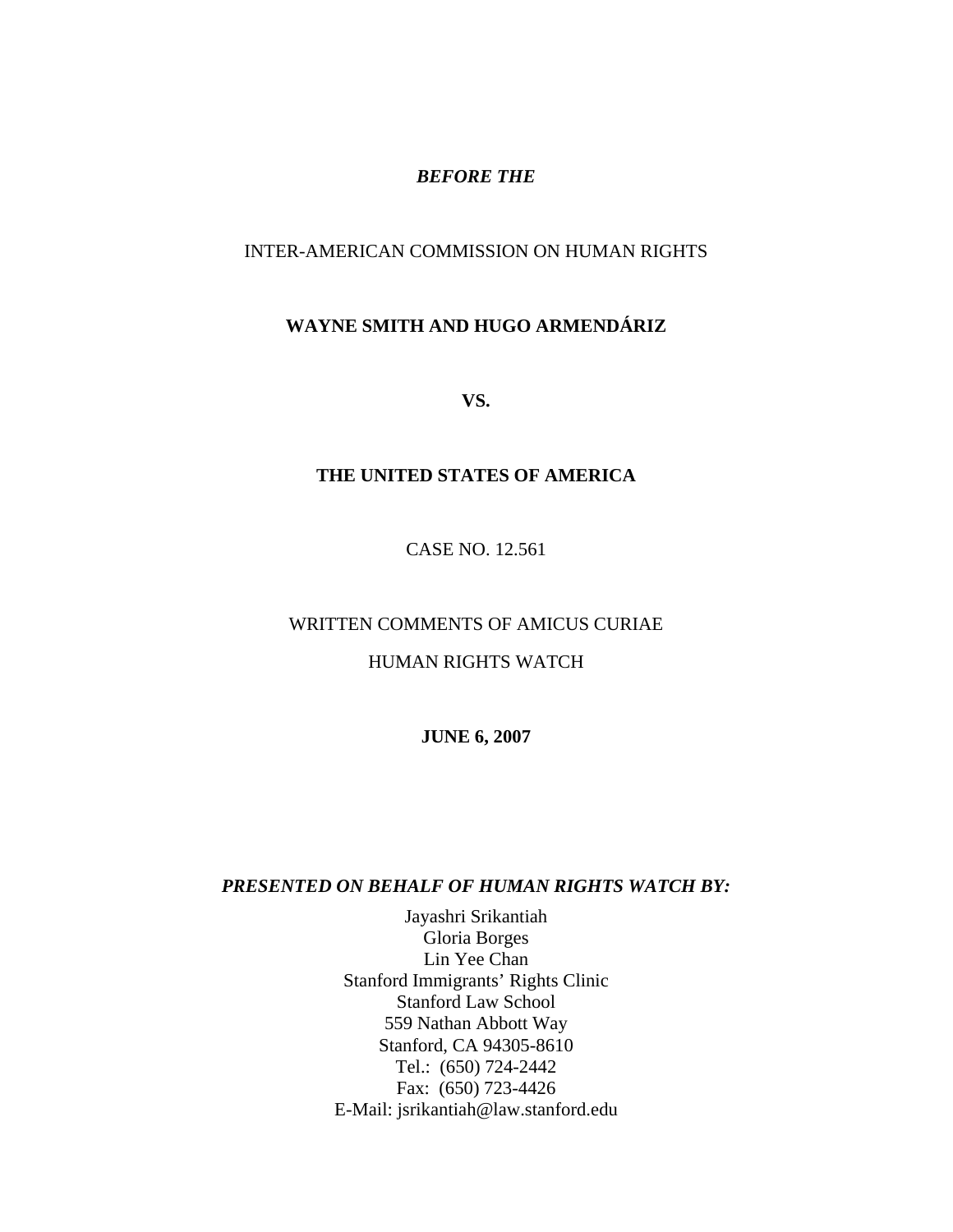# **TABLE OF CONTENTS**

| I.  | INTEREST OF AMICUS CURIAE HUMAN RIGHTS WATCH1                                                                                                 |                                                                                                                                       |               |                                                                                                                                                                                                  |  |  |
|-----|-----------------------------------------------------------------------------------------------------------------------------------------------|---------------------------------------------------------------------------------------------------------------------------------------|---------------|--------------------------------------------------------------------------------------------------------------------------------------------------------------------------------------------------|--|--|
| Π.  |                                                                                                                                               |                                                                                                                                       |               |                                                                                                                                                                                                  |  |  |
| Ш.  |                                                                                                                                               |                                                                                                                                       |               |                                                                                                                                                                                                  |  |  |
| IV. |                                                                                                                                               |                                                                                                                                       |               |                                                                                                                                                                                                  |  |  |
|     | A.                                                                                                                                            | The Mandatory Deportation of Non-Citizens With Criminal Convictions<br>Violates International Protections of Family and Private Life4 |               |                                                                                                                                                                                                  |  |  |
|     |                                                                                                                                               | 1.                                                                                                                                    |               | Mandatory Deportation Violates the American Declaration's<br>Protections of Family Life and the International Human Right to                                                                     |  |  |
|     |                                                                                                                                               | 2.                                                                                                                                    |               | Mandatory Deportation Violates Article V of the American<br>Declaration, Which Protects the Private Life of Non-Citizens8                                                                        |  |  |
|     |                                                                                                                                               |                                                                                                                                       | a.            | The Honorable Commission Should Define "Private Life"<br>to Require Consideration of Non-Familial Relationships,<br>Community Ties, and Length of Residency in Deportation                       |  |  |
|     |                                                                                                                                               |                                                                                                                                       | $\mathbf b$ . | Mandatory Deportation Cannot be Justified by State                                                                                                                                               |  |  |
|     | <b>B.</b><br>Mandatory Deportation Harms the Human Rights of Children in Violation                                                            |                                                                                                                                       |               |                                                                                                                                                                                                  |  |  |
|     |                                                                                                                                               | 1.                                                                                                                                    |               | Mandatory Deportation of a Parent Harms a Child's Right to<br>Family Unity as Defined in Article 9 of the U.N. Convention on                                                                     |  |  |
|     |                                                                                                                                               | 2.                                                                                                                                    |               | Mandatory Deportation Without a Hearing Fails to Utilize the Best<br>Interests of the Child Standard as Defined in Article 3(1) of the                                                           |  |  |
|     |                                                                                                                                               | 3.                                                                                                                                    |               | Mandatory Deportation of a Parent Harms a Child's Right to<br>Participate in Proceedings that Affect His Welfare as Defined in<br>Article 12 of the U.N. Convention on the Rights of the Child19 |  |  |
|     | C.<br>U.S. Immigration Laws that Impose Refoulement on Refugees With<br>Criminal Convictions Violate the American Declaration and the Refugee |                                                                                                                                       |               |                                                                                                                                                                                                  |  |  |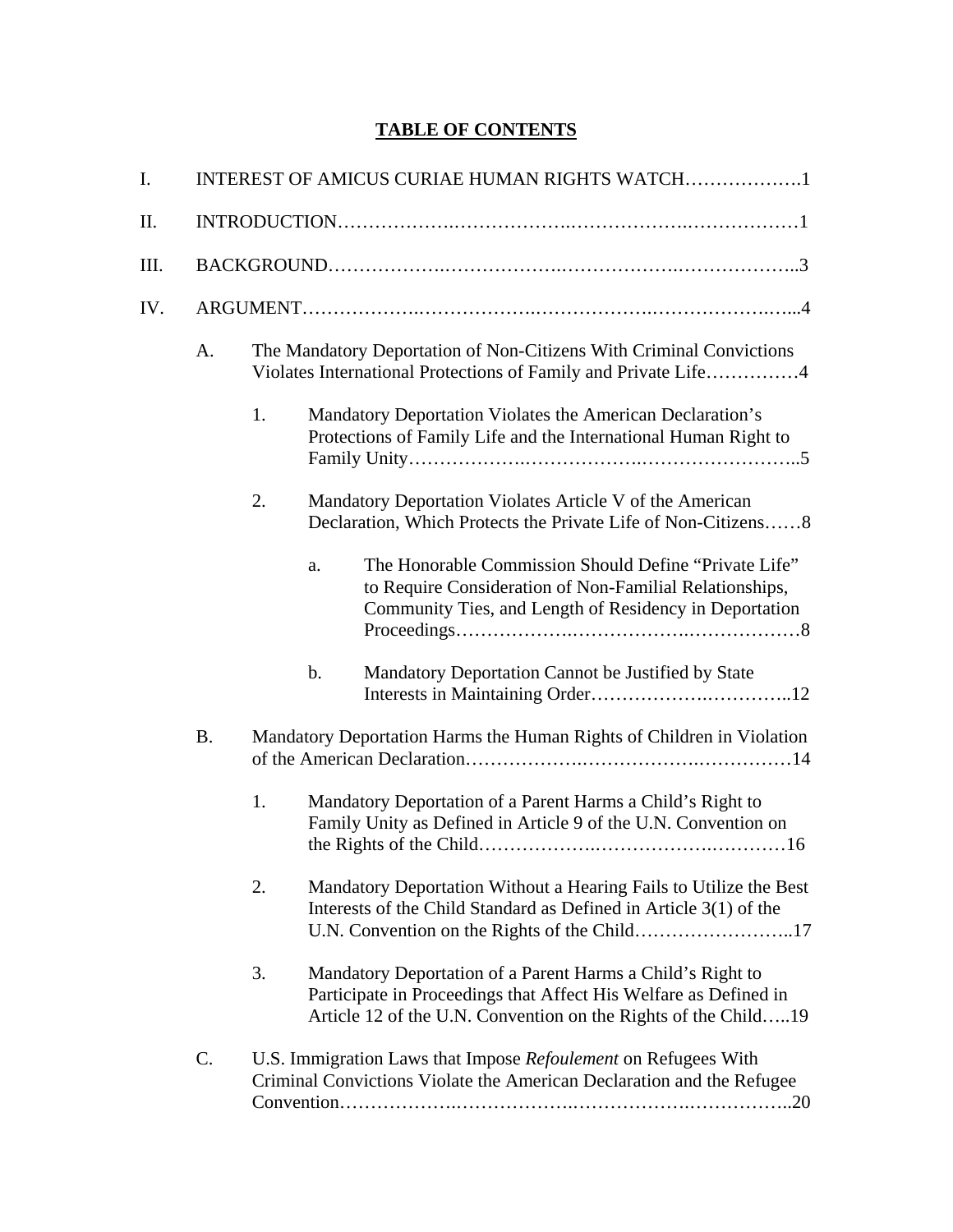| 1. | The Per Se Denial of Withholding of Removal to "Aggravated"<br>Felons" With Aggregate Five Year Sentences Violates the<br>American Declaration's Guarantees of Due Process and the Right |
|----|------------------------------------------------------------------------------------------------------------------------------------------------------------------------------------------|
| 2. | The Per Se Denial of Withholding of Removal to Refugees<br>Convicted of Certain "Aggravated Felonies" Violates the                                                                       |
| 3. | The American Declaration and the Refugee Convention Require<br>Individualized Hearings in Order to Determine Whether a Refugee<br>Falls Within an Exception to Non-Refoulement24         |
|    | 28                                                                                                                                                                                       |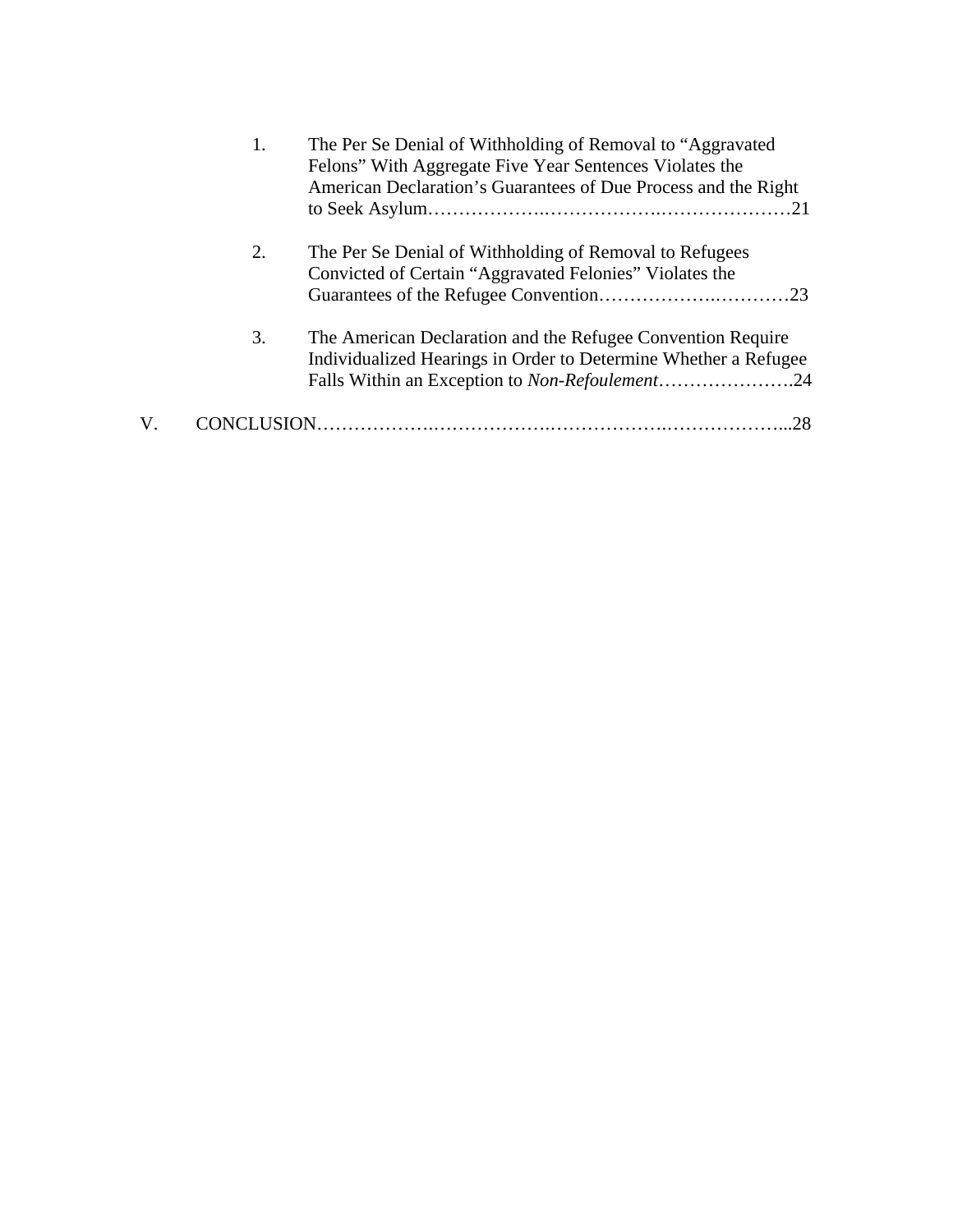#### **I. INTEREST OF AMICUS CURIAE HUMAN RIGHTS WATCH**

Human Rights Watch is a non-profit organization established in 1978 that investigates and reports on violations of fundamental human rights in over 70 countries worldwide with the goal of securing the respect of these rights for all persons. It is the largest international human rights organization based in the United States. By exposing and calling attention to human rights abuses committed by state and non-state actors, Human Rights Watch seeks to bring international public opinion to bear upon offending governments and others and thus bring pressure on them to end abusive practices. Human Rights Watch ("HRW") has filed amicus briefs before various bodies, such as U.S. courts of appeal and the Inter-American Commission on Human Rights.

#### **II. INTRODUCTION**

Amicus HRW files this brief in support of Petitioners Wayne Smith and Hugo Armendáriz and all other non-citizens residing in the United States who face mandatory deportation because of convictions deemed aggravated felonies. Under U.S. law, a noncitizen with an aggravated felony conviction is subject to mandatory deportation without a discretionary hearing to consider family or community ties, regardless of the length of the non-citizen's residence, and irrespective of the fact that the non-citizen has already served the sentence for his crime. These laws violate the American Declaration on the Rights and Duties of Man ("American Declaration") and customary international law.

U.S. laws imposing mandatory deportation violate the American Declaration's protection of community and family ties, and harm the human rights of children. The mandatory deportation of persons convicted of certain, often minor, crimes means that families, such as those of Petitioners Smith and Armendáriz, will be torn apart in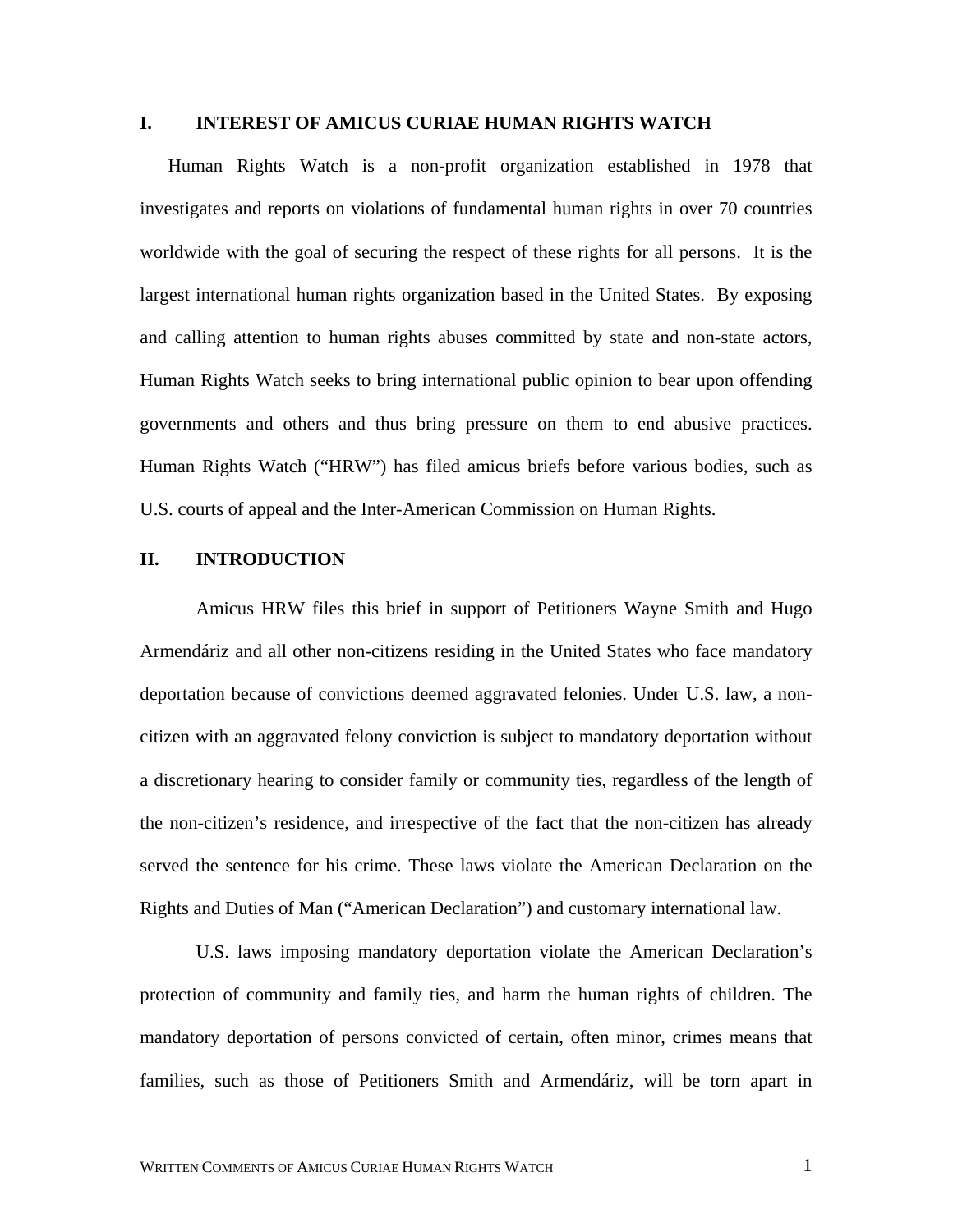contravention of Articles V and VI of the American Declaration, which guarantee the right to family life. U.S. laws also deny children of non-citizens their procedural right to participate in deportation (removal) proceedings that affect them, foreclosing the opportunity for a judicial or administrative body to employ the best interests of the child standard, and ultimately violating the children's right to family unity. These measures run afoul of Article VII of the American Declaration, as interpreted alongside the U.N. Convention on the Rights of the Child.

U.S. laws not only harm family ties, but they also devastate immigrant communities. More specifically, U.S. laws violate Article V of the American Declaration by foreclosing consideration of community ties in the cases of non-citizens with aggravated felony convictions. Under U.S. law, non-citizens who have spent most of their lives in the United States, and who are deeply connected to their communities, are categorically subject to mandatory removal based on aggravated felony convictions.

U.S. laws have a particularly devastating effect on refugees with aggravated felony convictions. Not only are these individuals denied a discretionary hearing to demonstrate family or community ties, but in some cases, they face return to persecution without even a hearing as to their need for refugee protection. Refugees with aggravated felony convictions for which they were sentenced to an aggregate of five years are ineligible even for "withholding of removal," a weak form of refugee protection that prevents *refoulement* but grants few substantive rights. U.S. laws therefore violate the American Declaration's procedural guarantees of Article XVIII and the substantive pledge of the right to seek and receive asylum under Article XXVII.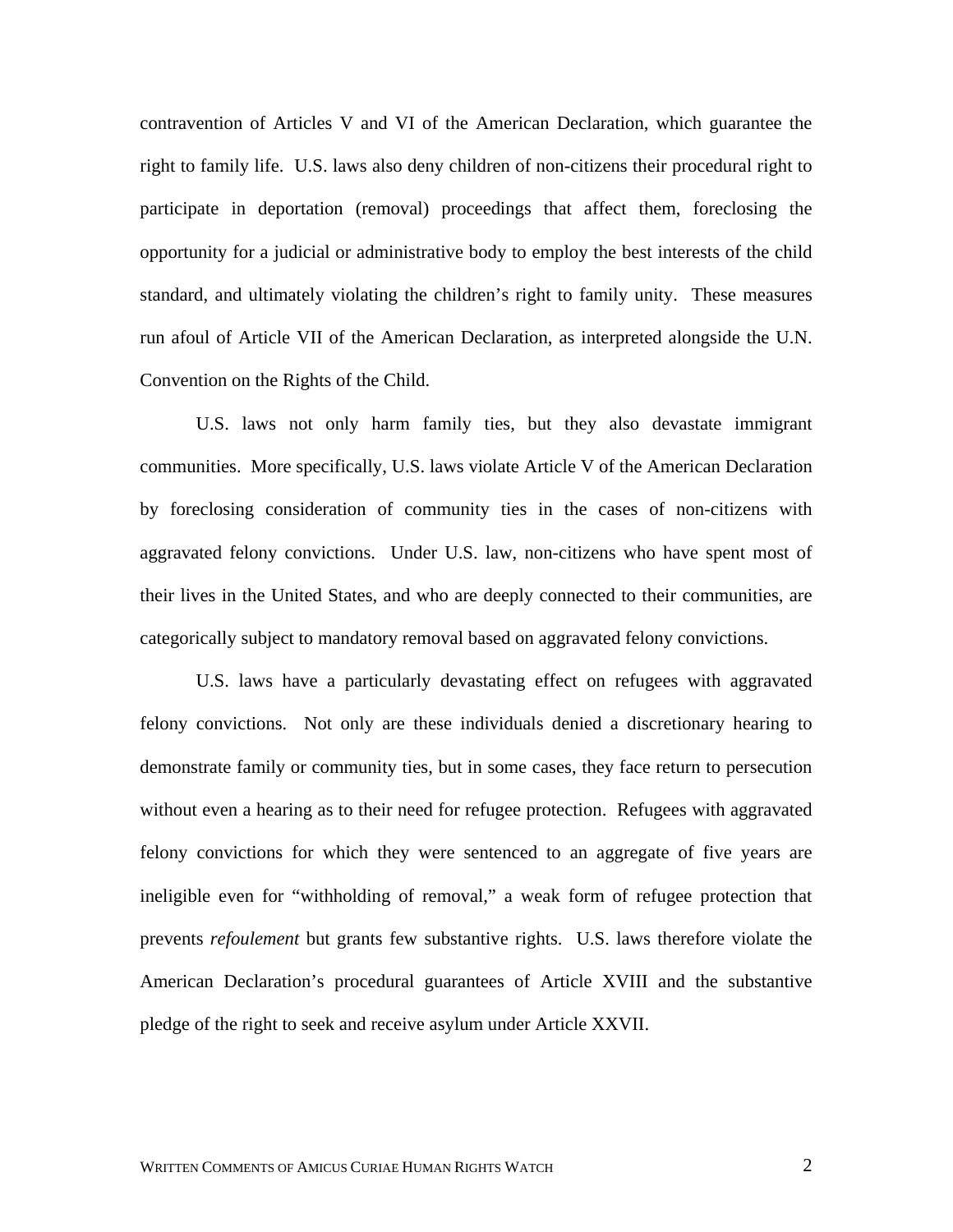#### **III. BACKGROUND**

This case arises from the 1996 amendments to U.S. immigration laws. Prior to 1996, U.S. immigration laws allowed non-citizens like Petitioners Smith and Armendáriz to apply for relief from deportation based on family and community ties and fear of persecution. The 1996 amendments changed the immigration laws in two pertinent respects: (1) convictions of a broad range of crimes—termed "aggravated felonies"—now render non-citizens subject to deportation,<sup>[1](#page-5-0)</sup> and (2) non-citizens convicted of aggravated felonies are no longer eligible for relief from deportation, including relief under Section 212(c) of the U.S. immigration laws, which allowed consideration of family and community ties. If these non-citizens were sentenced to incarceration of five years or more, they are also ineligible for protection from return to persecution. The result is that non-citizens like Petitioners are now subject to mandatory deportation irrespective of family unity, community ties, and fear of persecution.

Non-citizens convicted of aggravated felonies are not eligible for either 212(c) relief or its statutory successor, cancellation of removal.<sup>[2](#page-5-1)</sup> These forms of relief allow non-citizens in deportation (removal) proceedings to demonstrate their "family ties within the United States, residence of long duration in this country (particularly where the inception of residence occurred while the [non-citizen] was of young age), evidence of hardship to the [non-citizen] and family if deportation occurs, service in this country's Armed Forces, a history of employment, the existence of property or business ties, evidence of value and service to the community, proof of a genuine rehabilitation if a

<span id="page-5-1"></span><span id="page-5-0"></span><sup>&</sup>lt;sup>1</sup> See 8 U.S.C. § 1101(a)(43).<br><sup>2</sup> See 8 U.S.C. § 1229b(A)(b) (2006) (cancellation of removal is not available to an alien convicted of an aggravated felony).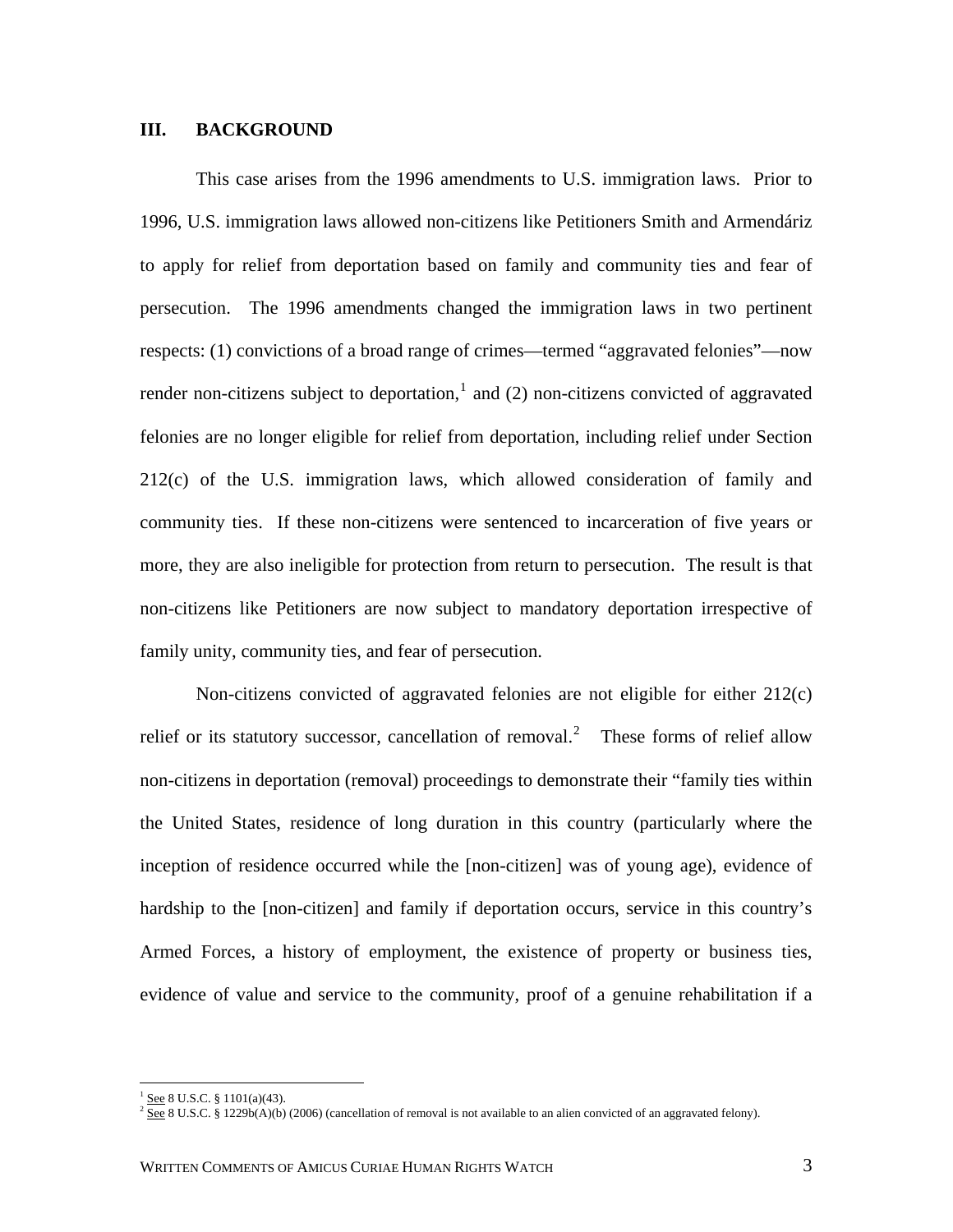criminal record exists, and other evidence attesting to a [non-citizen's] good character."<sup>[3](#page-6-0)</sup> An administrative judge presiding over a removal proceeding may grant relief from deportation after balancing these positive equities against the non-citizen's criminal record.<sup>[4](#page-6-1)</sup>

After the 1996 laws, individuals like Petitioners, who have made valuable contributions to their communities, started families, and raised U.S. citizen children, are categorically ineligible for cancellation of removal, often because of relatively minor convictions. Thousands of non-citizens have been affected by the 1996 amendments. Between 1997 and 2005, 672,593 non-citizens were deported for criminal offenses; it is unclear how many of these were lawful permanent residents.<sup>[5](#page-6-2)</sup> Moreover, based on the 2000 census, HRW estimates "that approximately 1.6 million spouses and children living in the United States were separated from their parent, husband, or wife because of these deportations."<sup>[6](#page-6-3)</sup>

## **IV. ARGUMENT**

 $\overline{a}$ 

#### **A. The Mandatory Deportation of Non-Citizens With Criminal Convictions Violates International Protections of Family and Private Life.**

Because U.S. immigration laws impose mandatory deportation without a discretionary hearing where family and community ties can be considered, these laws fail to protect the right to family and private life, in violation of Articles V and VI of the American Declaration. Articles V and VI provide broad protection for every person to establish a family and protection against "abusive attacks upon his honor, his reputation,

<span id="page-6-0"></span> $3 \text{ Matter of Marin}$ , 16 I & N Dec. 581, 585 (BIA 1978); see also Matter of C-V-T, 22 I. & N. Dec. 7, 11 (BIA 1998) (enumerating similar factors).

Matter of Marin, supra note 3, at 585; Matter of C-V-T, supra note 3, at 11-12.

<span id="page-6-2"></span><span id="page-6-1"></span><sup>&</sup>lt;sup>5</sup> Families Separated and Immigrants Harmed By United States Deportation Policy, Human Rights Watch, U.S. Program (forthcoming, expected June/July 2007) [hereinafter "HRW Report"], at text accompanying footnote 5.

<span id="page-6-3"></span> $\frac{6 \text{Id}}{1}$ ; see also id. at text accompanying footnotes 90-95 (summarizing available statistics).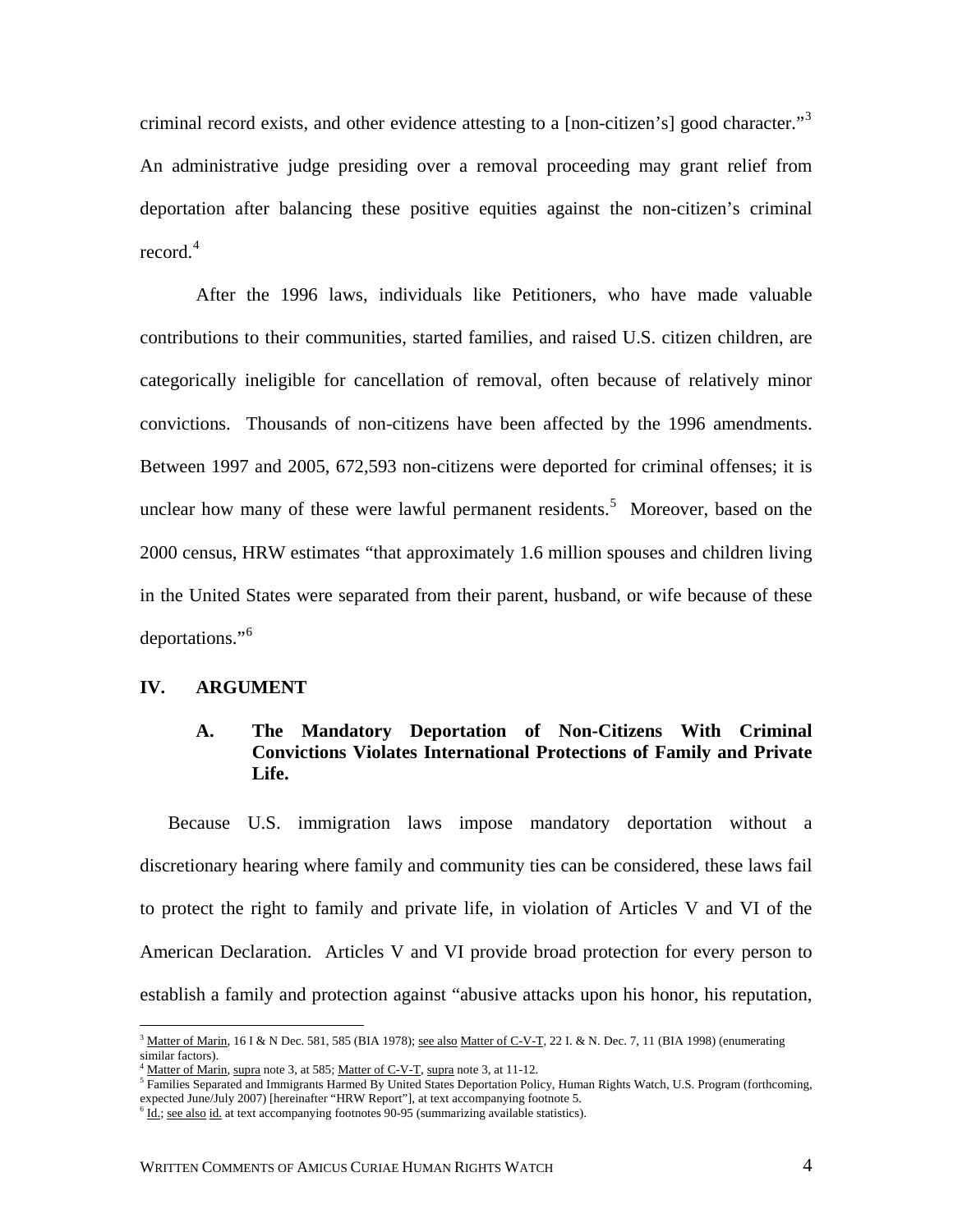and his private and family life." In the deportation context, the Commission has established that interference with family life may be justified only "where necessary to meet a pressing need to protect public order, and where the means are proportional to that end."<sup>[7](#page-7-0)</sup> "[T]he state's right and duty in maintaining public order" through expulsion or deportation of removable non-citizens "must be balanced against the harm that may result to the rights of the individuals concerned in the particular case."<sup>[8](#page-7-1)</sup> As explained in detail below, any interest of the United States in public order is far outweighed by the devastating effect of mandatory deportation on Petitioners, their family unity, and their community ties.

# **1. Mandatory Deportation Violates the American Declaration's Protections of Family Life and the International Human Right to Family Unity.**

U.S. immigration laws violate the American Declaration's protection of family life by imposing mandatory deportation without consideration of family unity concerns. The principle of family unity, protected by Articles V and VI of the American Declaration, is recognized by various international instruments. Both the Universal Declaration of Human Rights ("UDHR") and Article 23 of the International Covenant for Civil and Political Rights ("ICCPR") state: "[t]he family is the natural and fundamental group unit of society and is entitled to protection by society and the State."<sup>[9](#page-7-2)</sup> Article 17 of the ICCPR clarifies that no one shall be "subjected to arbitrary or unlawful interference with his privacy, family, home or correspondence." $10$ 

The United Nations Human Rights Committee has recognized the importance of

<span id="page-7-0"></span><sup>&</sup>lt;sup>7</sup><br>Thter-Am. C.H.R., <u>Report on the Situation of Human Rights of Asylum Seekers within the Canadian Refugee Determination System,</u> OEA/Ser.L./V/II.106, Feb. 28, 2000 [hereinafter "Canada Report"], ¶ 166.  $\rm^3$  Id.

<span id="page-7-2"></span><span id="page-7-1"></span><sup>9</sup> Universal Declaration of Human Rights, Dec. 10, 1948, art. 16(3) U.N. Doc. A/810 [hereinafter "UDHR"]; International Covenant on Civil and Political Rights, Art. 23, Dec. 19 1966, pmbl., 999 U.N.T.S. 171 [hereinafter "ICCPR"]. <sup>10</sup> ICCPR, Art. 17.

<span id="page-7-3"></span>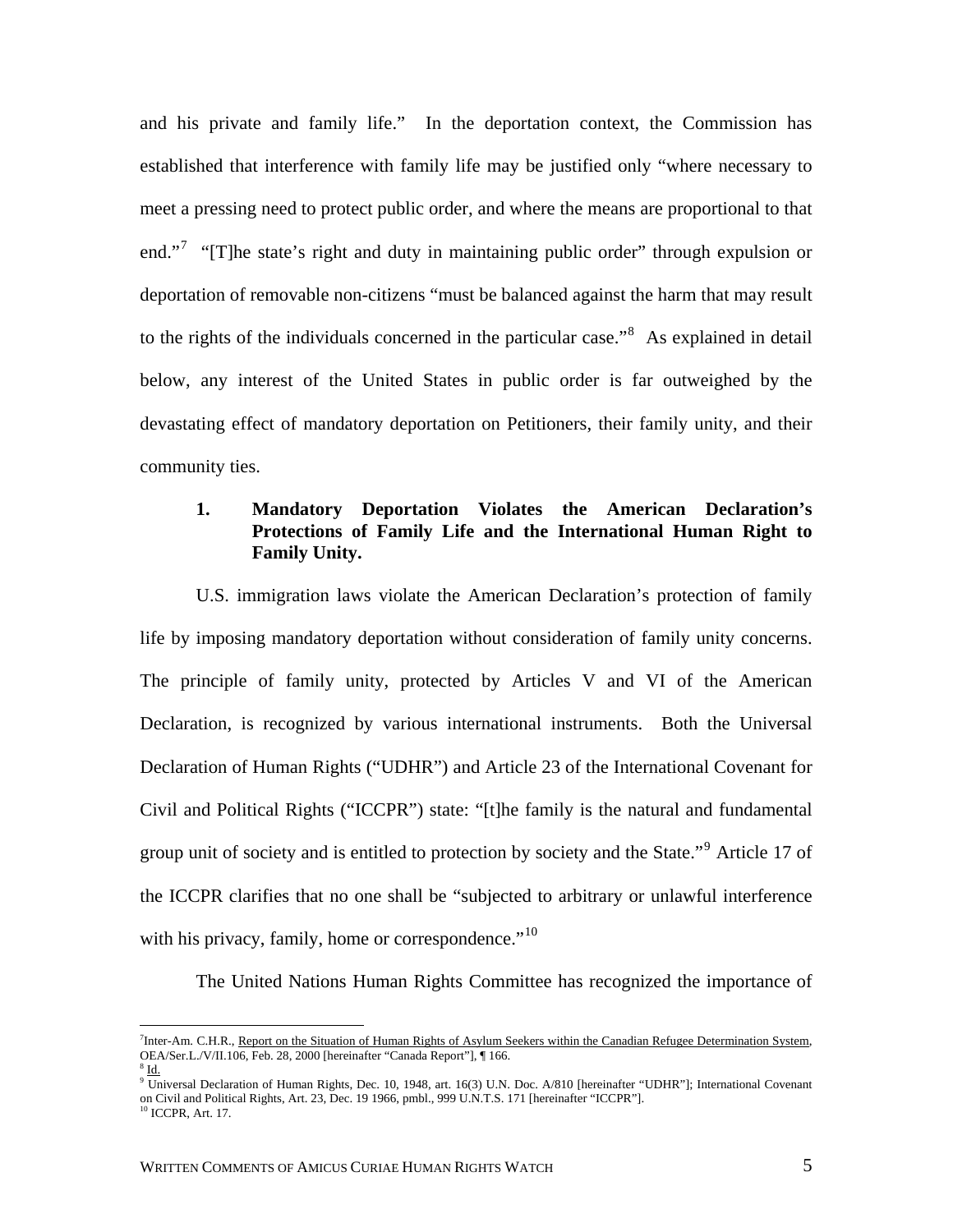considering family unity in deportation cases. In various cases, including Winata v. Australia and Madafferi v. Australia, the Committee has found that deportation constituted an impermissible violation of the right to family unity.<sup>[11](#page-8-0)</sup> In Winata, for example, the Committee found that Australia had violated the ICCPR when attempting to deport two Indonesian nationals. The Committee found deportation to be an unjustifiable interference in the Indonesian nationals' family life because their thirteen-year-old Australian citizen son would have to either remain alone in Australia or accompany his parents and leave a "long-settled" family life in Australia.<sup>[12](#page-8-1)</sup> In Madafferi, the petitioner, an Italian national, was unlawfully present in Australia, and faced removal to Italy based on prior criminal convictions. The Human Rights Committee found his deportation an interference with the family in violation of the ICCPR because it would have led to separation from his Australian national wife and four Australian citizen children, or impose the hardship of moving to Italy on them.<sup>[13](#page-8-2)</sup>

Consistent with these Human Rights Committee decisions, the European Court of Human Rights ("European Court") has repeatedly recognized the right to family life in the immigration context. When considering cases alleging violations of the right to "family life" in Article 8(1) of the European Convention on Human Rights, the analog to Article V of the American Declaration, the European Court has defined a balancing test to consider whether a state policy is "necessary in a democratic society."<sup>[14](#page-8-3)</sup> This balancing test requires consideration of the specific facts of an individual's case, including length of residence, strength of family ties, and nature of the individual's

<span id="page-8-0"></span><sup>&</sup>lt;sup>11</sup> U.N. C.C.P.R. Human Rights Committee, Winata v. Australia, Judgment of Jul. 26, 2001, Communication No. 930/2000, U.N. Doc. CCPR/C/72/D/930/2000 (2001); U.N. C.C.P.R. Human Rights Committee, Madafferi v. Australia, Judgment of July 26, 2004, Communication No. 1011/2001, U.N. Doc. CCPR/C/81/D/1011/2001 (2004).

<span id="page-8-3"></span>

<span id="page-8-2"></span><span id="page-8-1"></span><sup>&</sup>lt;sup>12</sup> Winata, supra note 11, ¶ 7.2.<br><sup>13</sup> <u>Madafferi, supra</u> note 11, ¶ 9.8.<br><sup>14</sup> Eur. Ct. H.R., <u>Beldjoudi v. France</u>, Judgment of March 26, 1992, No. 12083/86, ¶ 67.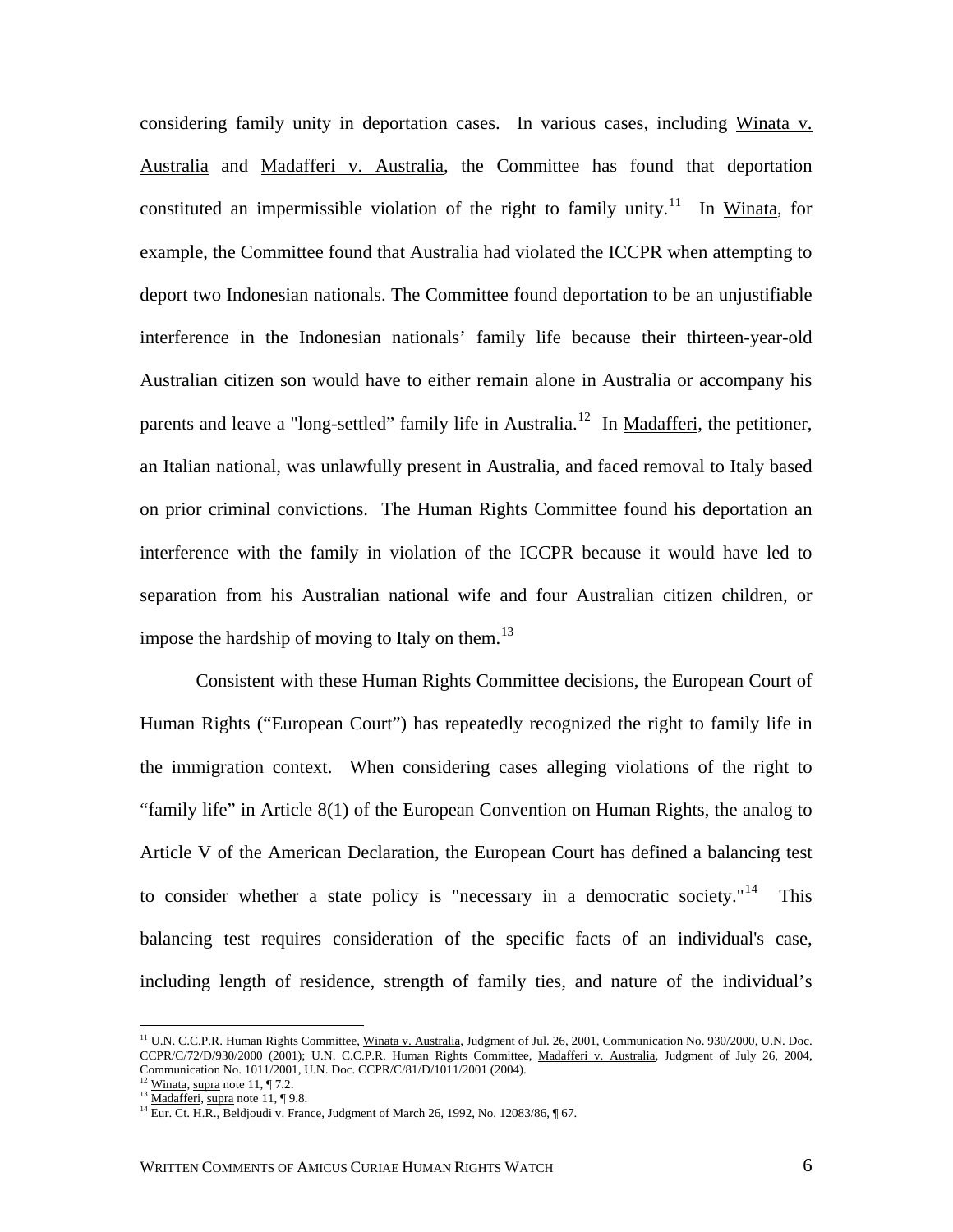criminal offense, if any.

The U.S. Supreme Court has also recognized and protected the institution of the family. The Court has held that the U.S. "Constitution protects the sanctity of the family precisely because the institution of the family is deeply rooted in [the United States'] history and tradition."<sup>[15](#page-9-0)</sup> In a decision upholding the familial rights of grandparents, the U.S. Supreme Court cited to numerous precedents in which it had previously recognized and protected the institution of the family.<sup>[16](#page-9-1)</sup>

Despite this domestic and international precedent, U.S. immigration laws impose mandatory deportation without consideration of family unity, with harsh results on noncitizens and their families. Consider, for example, Ramon H., who faces deportation for conviction of an aggravated felony, and who therefore cannot present evidence of his strong family ties to the United States.<sup>[17](#page-9-2)</sup> Ramon is married to a U.S. citizen and has two U.S. citizen daughters.<sup>[18](#page-9-3)</sup> One of his daughters told the immigration judge considering Ramon's case that her "dad is the one who mainly supports the family."<sup>[19](#page-9-4)</sup> Ramon nevertheless faces mandatory deportation without consideration of the effect of deportation on his family.

U.S. immigration laws thus preclude consideration of family unity even in the cases of long-term residents with U.S. citizen family members. Although deportation from the United States might be legitimate in some circumstances -- whether to maintain public order and safety, prevent crime, or protect morals -- mandatory deportation without consideration of family unity unjustifiably and disproportionately interferes with

<span id="page-9-1"></span><span id="page-9-0"></span><sup>&</sup>lt;sup>15</sup> Moore v. City of East Cleveland, 431 U.S. 494, 503 (1977).<br><sup>16</sup> Id. at 504 n.12 (citing cases). <u>See generally</u> Linda Kelly, Preserving the Fundamental Right to Family Unity: Championing Notions of Social Contract and Community Ties in the Battle of Plenary Power Versus Aliens' Rights, 41 Vill. L. Rev. 725 (1996).

<span id="page-9-4"></span><span id="page-9-3"></span><span id="page-9-2"></span> $^{18}$  <u>Id.</u>

 $19 \overline{Id}$  at text accompanying footnote 149.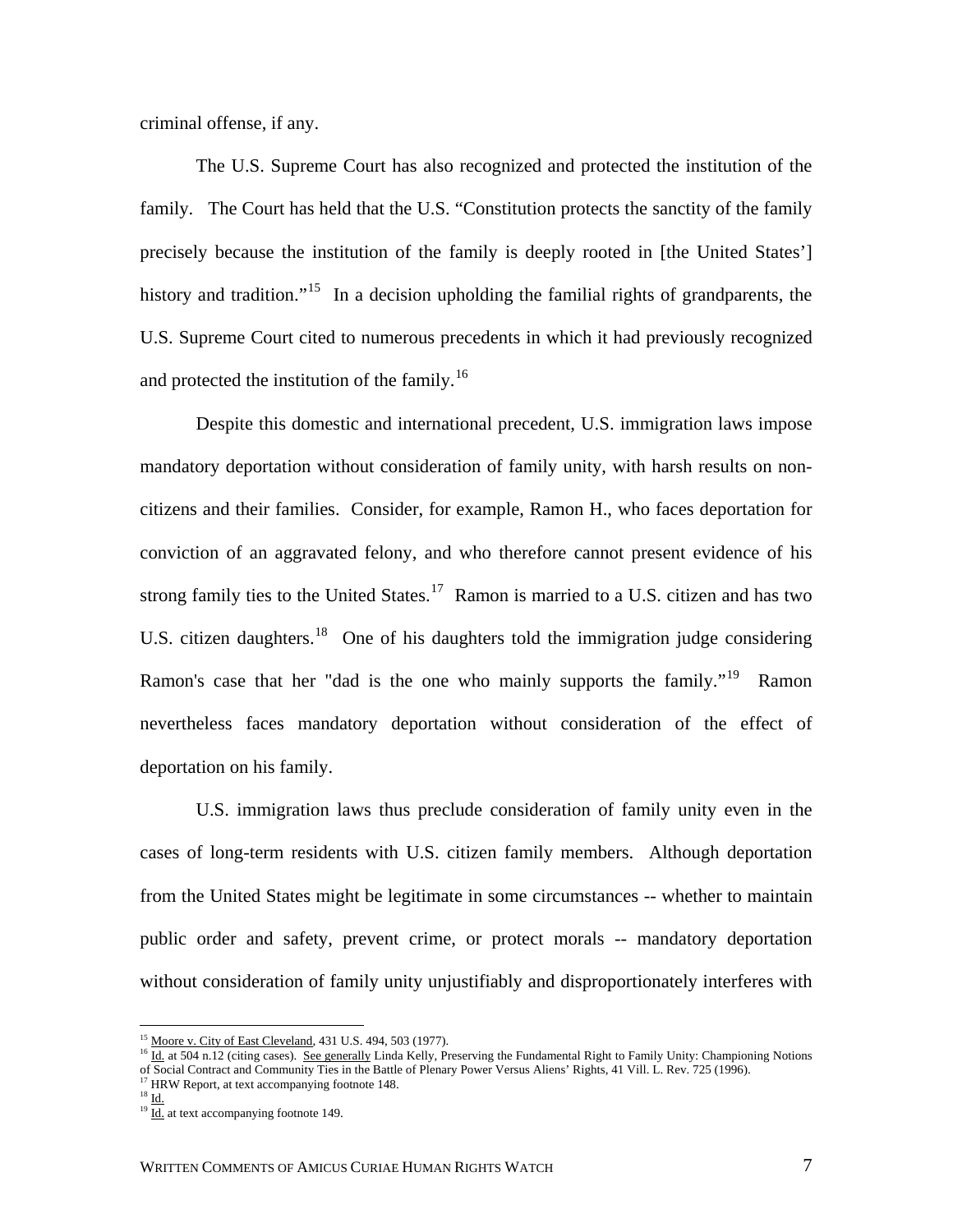non-citizens' family unity, in violation of the American Declaration.

#### **2. Mandatory Deportation Violates Article V of the American Declaration, Which Protects the Private Life of Non-Citizens.**

U.S. immigration laws not only fail to consider family unity but they also ignore community ties, in violation of Article V's protection against "abusive attacks upon . . . private . . . life." Non-citizens who reside in the U.S. have deep ties that extend beyond their immediate families. Non-citizens are religious leaders, military veterans, small business owners, and community leaders. Many of them have lived in the United States for the majority of their lives. $20$ 

As the European Court has recognized, the right to private life includes the protection of one's community ties, non-familial relationships, and social life. Mandatory deportation without a 212(c)-like discretionary hearing ignores those ties, leaving non-citizens with no opportunity to demonstrate that their community ties outweigh any grounds of deportation. This failure to consider community ties becomes more egregious as a non-citizen's residency in the U.S. lengthens and her ties to the U.S. strengthen.

# **a. The Honorable Commission Should Define "Private Life" to Require Consideration of Non-Familial Relationships, Community Ties, and Length of Residency in Deportation Proceedings.**

The Honorable Commission should interpret the right to private life consistently with its analysis of Article 11 of the American Convention, which also involves the right to private life, and in accordance with the European Court's understanding of private life. The European Court has interpreted the term "private life" in Article 8 of the European Convention on Human Rights, which mirrors Article V of the American Declaration, to

<span id="page-10-0"></span> $\overline{a}$  $20$  See HRW Report, at text accompanying footnotes 113-126.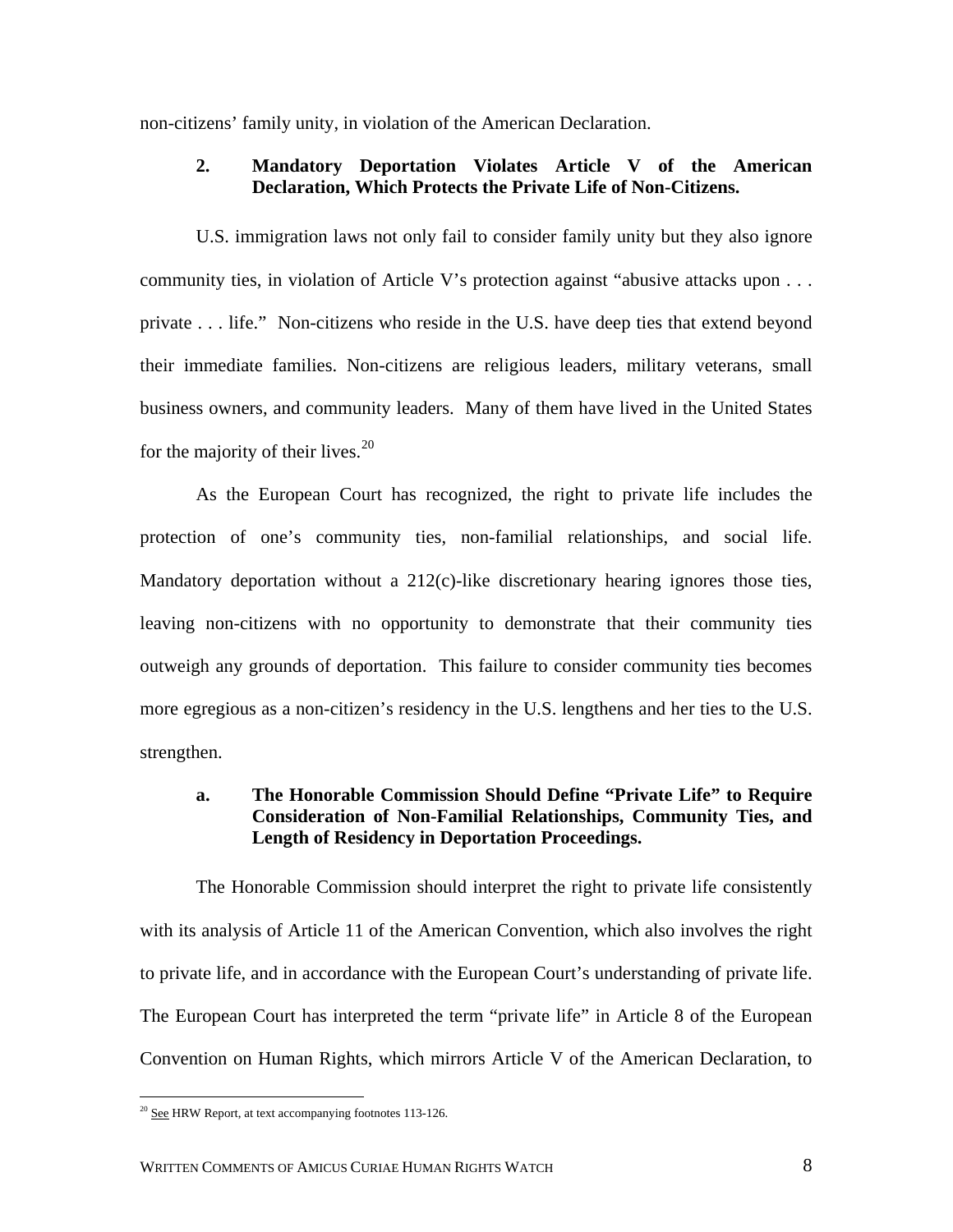include a range of relationships and information from one's personal, professional, and business life. Like the European Court, and consistently with the Commission's Article 11 findings, the Honorable Commission should find that U.S. laws' imposition of mandatory deportation without a 212(c)-like hearing violates Article V's protection of private life.

In its report in Morales de Sierra v. Guatemala, the Commission interpreted the "private life" language in Article 11 of the American Convention<sup>[21](#page-11-0)</sup> to include the development of one's personality.<sup>[22](#page-11-1)</sup> The petitioner in Morales challenged nine articles of the Guatemalan Civil Code that discriminated against women within the institution of marriage. The challenged provisions conferred certain rights to husbands while denying those same rights to women. The Commission found that the Guatemalan domestic laws violated the petitioner's right to privacy. In its decision, the Commission defined "private life" as including the "the ability to pursue the development of one's personality and aspirations, determine one's identity, and define one's personal relationships."<sup>[23](#page-11-2)</sup> The Honorable Commission cited the seminal European Court decision of Niemitz v. Germany, tracking that decision's broad definition of the term "private life."<sup>[24](#page-11-3)</sup>

The European Court in Niemitz considered the scope of the State's ability to obtain a citizen's private correspondence at his place of work, and during the course of its decision, broadly defined private life in a manner that readily encompassed non-familial relationships and community ties.<sup>[25](#page-11-4)</sup> The Niemitz Court determined that the right to

<span id="page-11-0"></span><sup>&</sup>lt;sup>21</sup> Article 11 of the American Convention provides: "No one may be the object of arbitrary or abusive interference with his private

<span id="page-11-1"></span>life, his family, his home, or his correspondence, or of unlawful attacks on his honor or reputation."<br>
<sup>22</sup> <u>See</u> Inter-Am. C.H.R., <u>Maria Eugenia Morales De Sierra v. Guatemala</u>, Case 11.625, Report N° 4/01, Jan. 19, 20

<span id="page-11-4"></span><span id="page-11-3"></span>

<span id="page-11-2"></span><sup>&</sup>lt;sup>23</sup> Id., ¶ 46.<br><sup>24</sup> Id., ¶ 46 & n.26. 25 Eur. Ct. H.R., Niemitz v. Germany, Judgment of Dec. 16, 1992, No. 13710/88.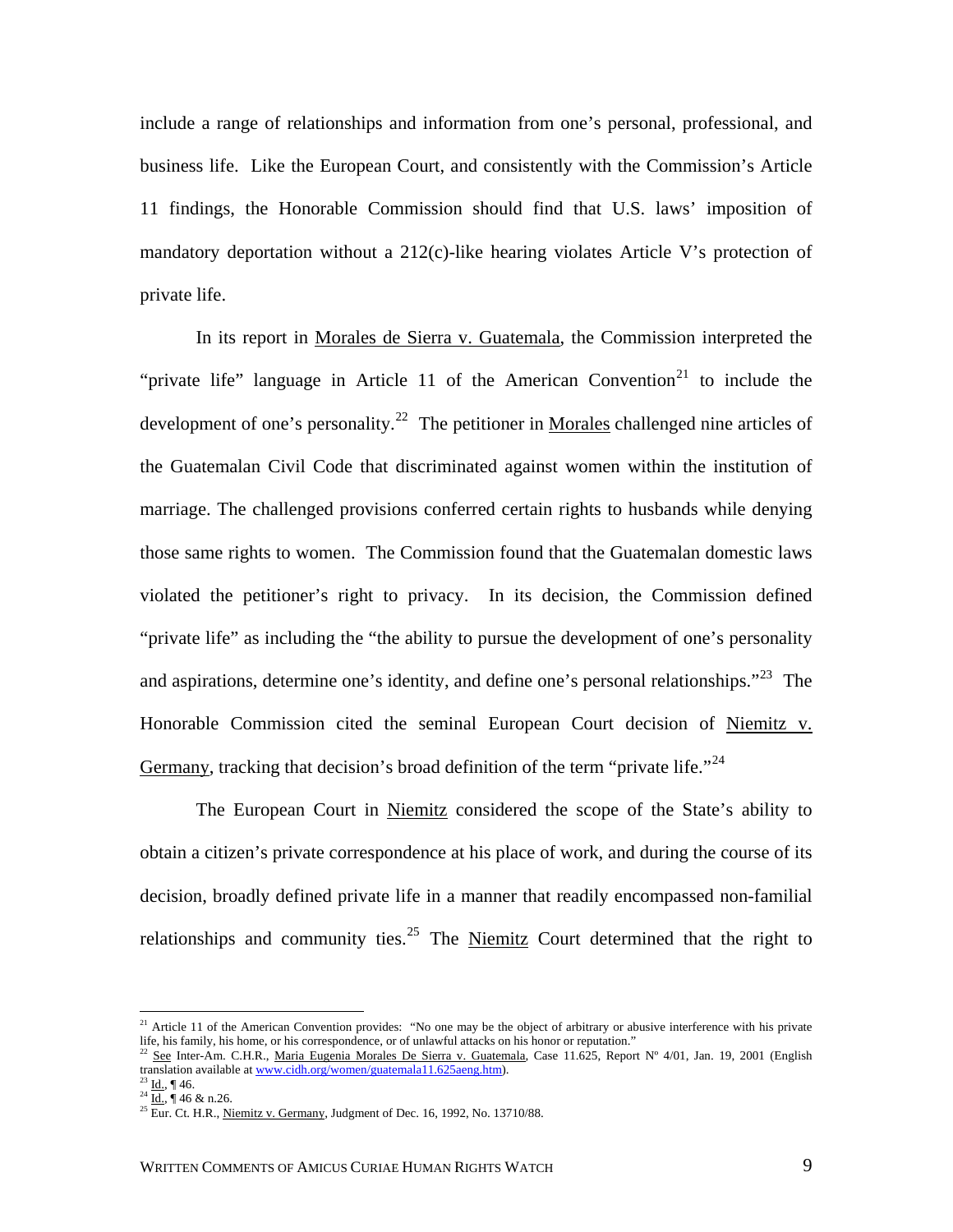private life under Article 8 of the European Convention should be widely interpreted: "it would be too restrictive to limit the notion [of private life] to an 'inner circle' in which the individual may live his own personal life as he chooses and to exclude therefrom entirely the outside world not encompassed within that circle. Respect for private life must also comprise to a certain degree the right to establish and develop relationships with other human beings."<sup>[26](#page-12-0)</sup> This definition encompasses non-familial relationships and community ties: the development of one's personality is based on interaction with others including family as well as non-familial relationships like those with friends, business colleagues, and acquaintances.<sup>[27](#page-12-1)</sup> The European Court has since interpreted private life as "a broad term not susceptible to exhaustive definition."<sup>[28](#page-12-2)</sup>

 The European Court has considered the protection of private life in the context of deportation as well and included community ties, non-familial residence, and length of residence as part of its consideration. In Beldjoudi v. France, the petitioner argued that deportation from France based on various criminal convictions would impermissibly interfere with his Article 8 right to family life, and the European Court agreed.<sup>29</sup> Beldjoudi is significant, however, because of Judge Martens' concurrence, expressing a view that has since been more widely accepted by the European Court. Judge Martens observed that deportation not only violated Beldjoudi's right to family life, but his right to private life as well. Judge Martens explained that "[e]xpulsion severs irrevocably all social ties between the deportee and the community . . . and . . . the totality of those ties

<span id="page-12-0"></span> $^{26}$  Id., ¶ 29.  $27 \overline{\text{See}}$  id.

<span id="page-12-2"></span><span id="page-12-1"></span><sup>&</sup>lt;sup>28</sup> Eur. Ct. H.R., <u>Bensaid v. United Kingdom</u>, Judgment of Feb. 6, 2001, No. 44599/98, ¶ 47; <u>see also id.</u> ("Article 8 protects a right to identity and personal development, and the right to establish and develop relationships with other human beings and the outside world.").

<span id="page-12-3"></span> $29$  Eur. Ct. H.R., Beldjoudi v. France, Judgment of Mar. 26, 1992, No. 12083/86.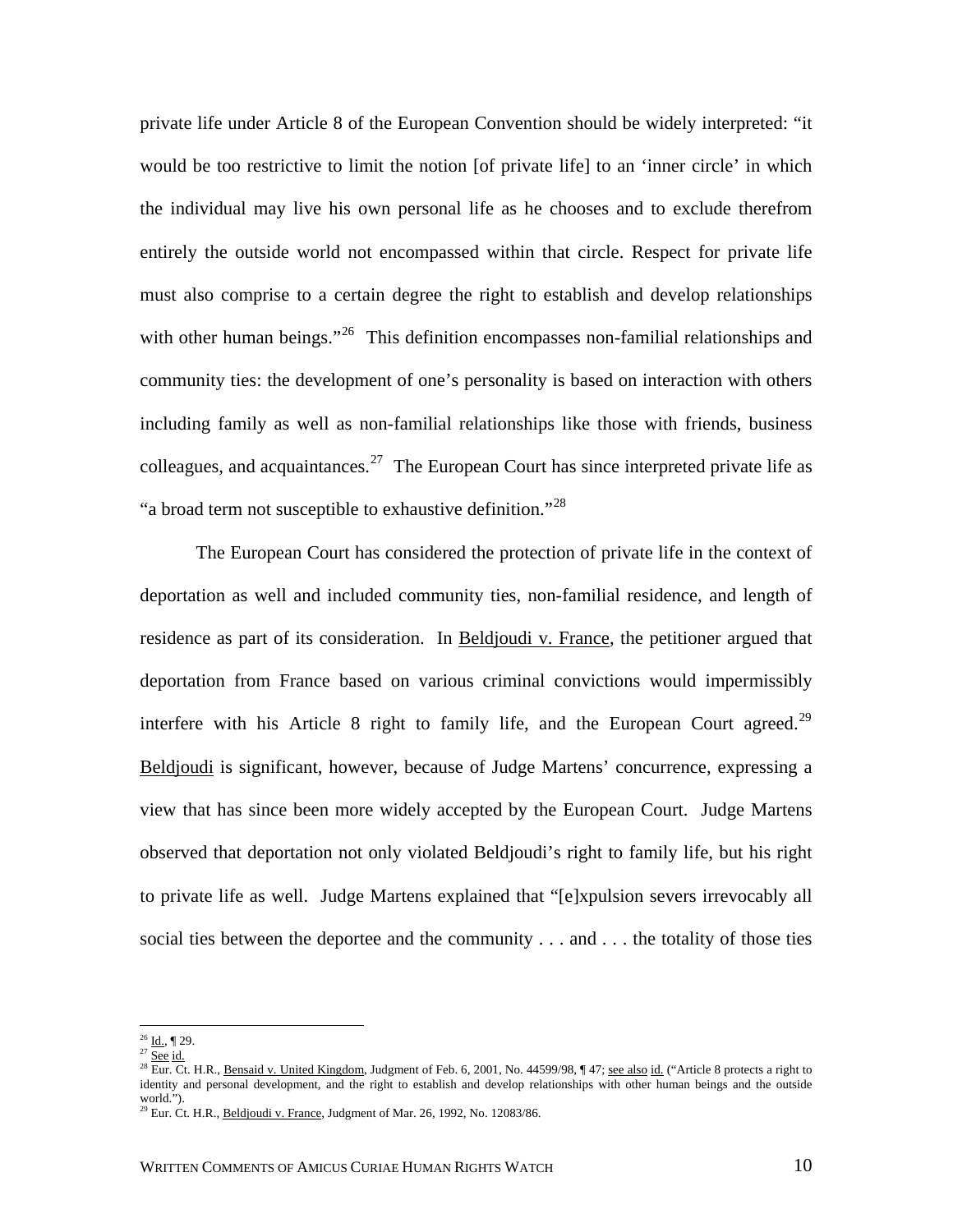may be said to be part of the concept of private life, within the meaning of Article 8,"  $30$ the European analog to Article V. Judge Martens concluded that "expulsion to a country where . . . the deportee, as a stranger to the land, its culture, and its inhabitants, runs the risk of having to live in almost total social isolation, constitutes an interference with his right to respect for private life."<sup>[31](#page-13-1)</sup> Judge Martens' concurrence has guided the European Court in future cases, with the Court explicitly incorporating a broad definition of private life in deportation cases. $^{32}$  $^{32}$  $^{32}$ 

In C v. Belgium, for example, the European Court considered the petitioner's "real social ties in Belgium," noting his long-term residency ("[h]e lived there from the age of 11"), and educational and professional experience ("he went to school there, underwent vocational training there, and worked there for a number of years"). $^{33}$  $^{33}$  $^{33}$  The Court concluded that these factors meant the petitioner had "accordingly . . . established a private life there [in Belgium] within the meaning of Article 8 (art. 8), which encompasses the right for an individual to form and develop relationships with other human beings, including relationships of a professional or business nature."<sup>[34](#page-13-4)</sup> Although the European Court found that petitioner's crime outweighed countervailing factors, declaring the deportation legitimate, the Court only reached its judgment after a process of considering the petitioner's private life and other equities, a process that is absent in the U.S. immigration laws as to non-citizens facing deportation because of aggravated felony convictions.[35](#page-13-5)

<span id="page-13-2"></span><span id="page-13-1"></span><span id="page-13-0"></span><sup>&</sup>lt;sup>30</sup> Id., Concurring Opinion of Judge Martens, ¶3.<br><sup>31</sup> Id. 32 See generally Nicholas Blake & Raza Husain, Immigration, Asylum, and Human Rights 173-74 (2003) (collecting cases); Claire Ovey & Robin White, Jacobs and White: The European Convention on Human Rights 220-22 (3d ed. 2002) (summarizing commentary on European Court's definition of private life).

<span id="page-13-4"></span><span id="page-13-3"></span><sup>&</sup>lt;sup>33</sup> Eur. Ct. H.R., <u>C. v. Belgium</u>, Judgment of July 9, 1996, No. 21794/93, ¶ 25.<br><sup>34</sup> Id.

<span id="page-13-5"></span> $\frac{35}{25}$  Commentators have characterized the European Court's approach to deportation cases as in viewing "private and family life as a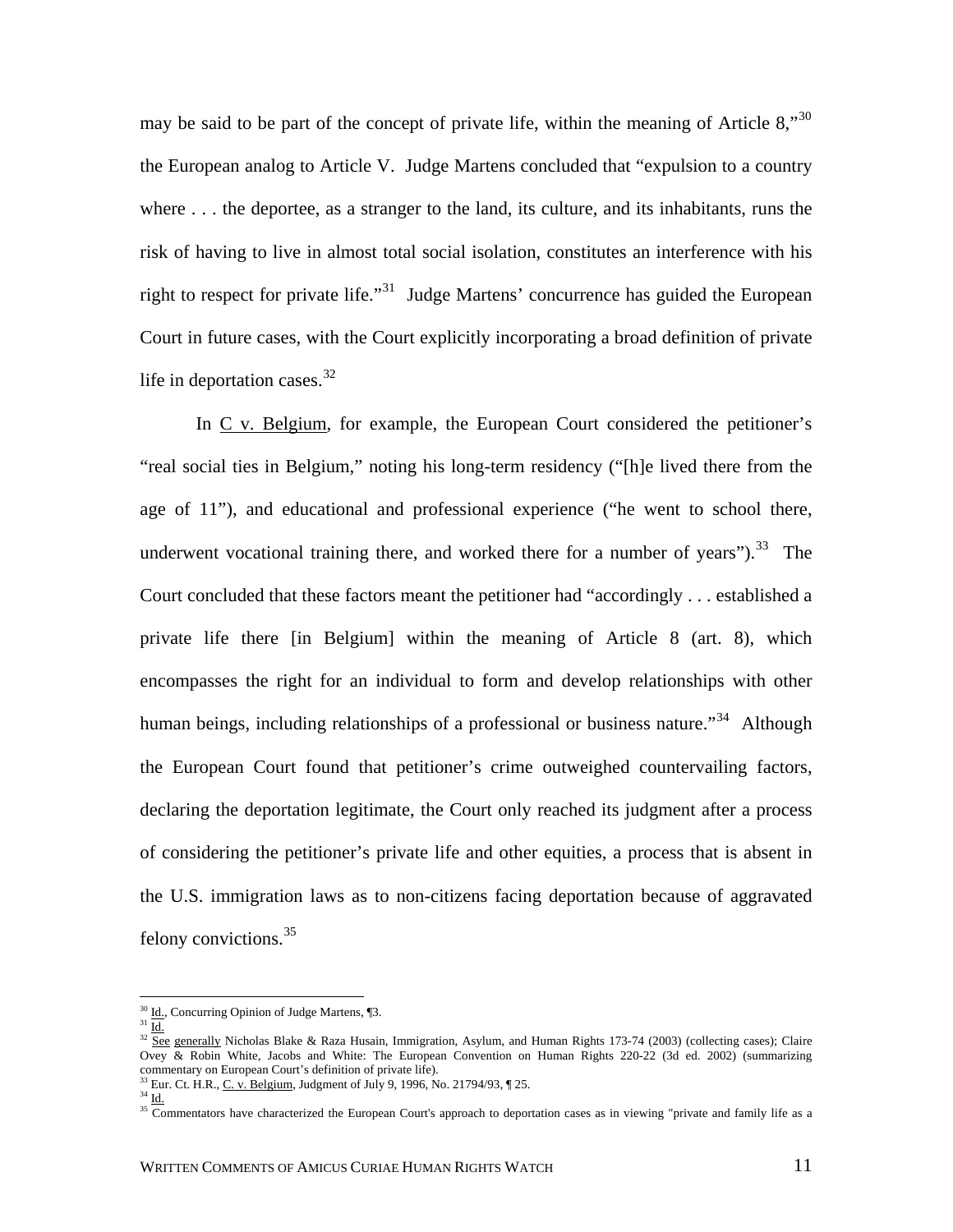Like the European Court, the Honorable Commission should find that "private life" under Article V encompasses length of residency, the extent of a non-citizen's education in her "host" country, and non-familial relationship contacts in the "host" country. Under this definition, many non-citizens facing mandatory deportation from the United States have private lives that militate against deportation. Hector J., for example, attended public school in New York, and completed an associate degree in human resources.[36](#page-14-0) He worked as a community organizer and monitor for two non-profit groups in the United States that assist homeless and low-income families.<sup>[37](#page-14-1)</sup> His deportation separated him from these important community connections as well as his daughter and mother.<sup>[38](#page-14-2)</sup>

The Honorable Commission should find that a non-citizen's community ties and non-familial relationships are necessarily implicated in his Article V right to privacy. The Honorable Commission should further find that U.S. laws imposing mandatory deportation constitute a violation of Article V's protection of private life because they impose mandatory deportation without a hearing to consider community and other nonfamilial ties.

#### **b. Mandatory Deportation Cannot be Justified by State Interests in Maintaining Order.**

Particularly in the case of long-term non-citizen residents, mandatory deportation without consideration of family or community ties imposes an impermissible restriction on family and private life, out of all proportion to any state interest in maintaining order.

composite right" requiring "the decision maker to avoid restricting himself to looking at the circumstances of 'family life' and to take into account also significant elements of the much wider sphere of 'private life.'" Blake & Husain, supra note 32, at 174 (quoting and citing Nhundu and Chiwera v. Sec'y of State, 01/TH/00613, 1 June 2001,  $\parallel$  26). <sup>36</sup> HRW Report, at text accompanying footnotes 146 & 147.

<span id="page-14-1"></span><span id="page-14-0"></span> $37 \underline{\mathsf{Id}}$ .

<span id="page-14-2"></span> $38$  Id.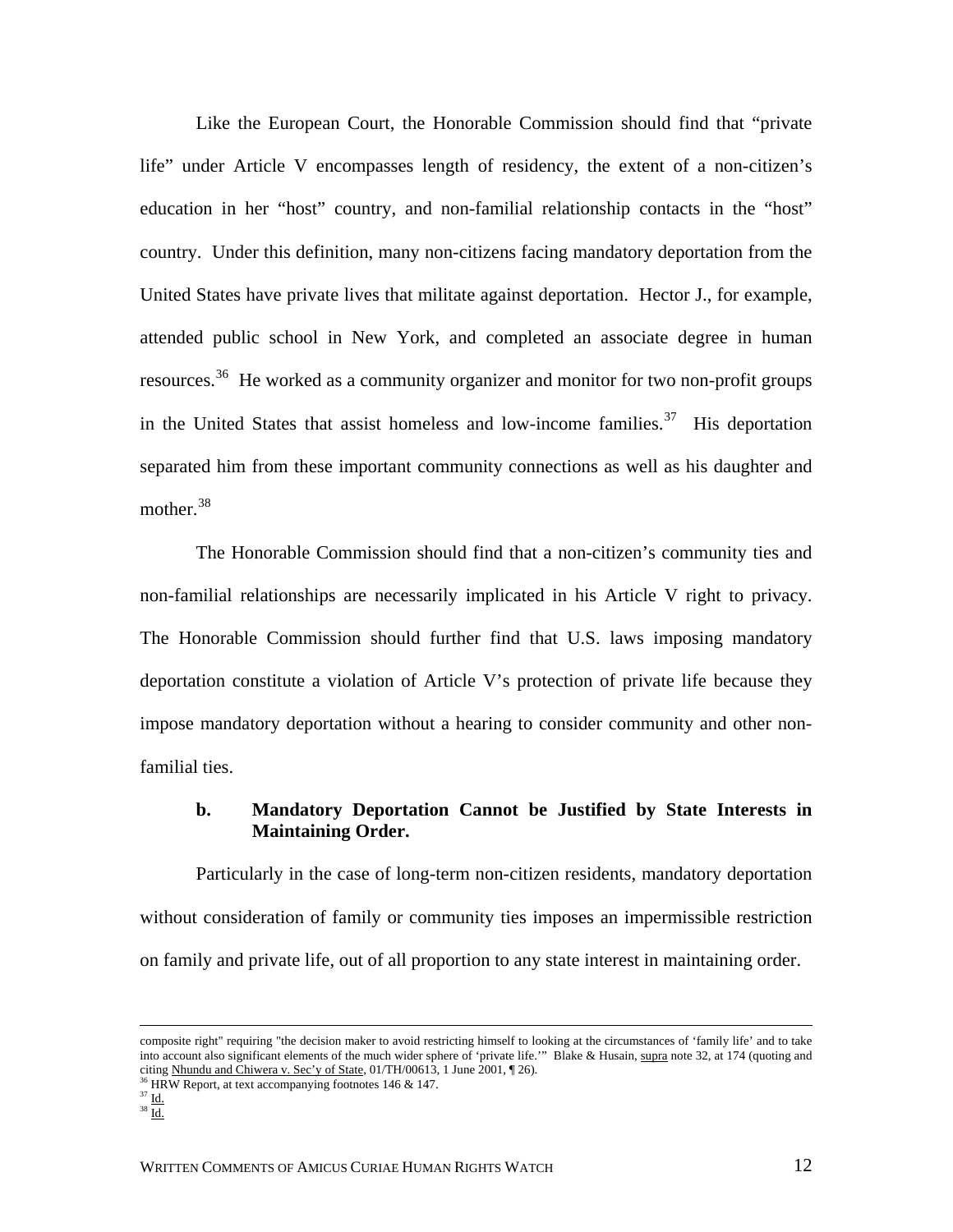The European Court has tackled the issue of long-term residents with criminal convictions facing deportation. In these cases, the European Court has found that deportation violates the resident's right to family and private life, in violation of Article 8 of the European Convention, the analog to Article V of the American Declaration. The petitioners in the cases are typically non-citizens who have spent a substantial part, if not all of their lives in the "host" state, but who face deportation because of criminal convictions. They have grown up and completed their education in the host state, held long residence, and developed deep ties with community and family members in the "host" state.

In Moustaquim v. Belgium, for example, the European Court found that the immigrant petitioner's ties to family life were so strong that his expulsion was not "necessary in a democratic society."<sup>[39](#page-15-0)</sup> Similarly, in Beldjoudi v. France, the European Court held that expulsion of petitioner Beldjoudi was not proportionate to the legitimate aim pursued and therefore violated his right to family life.<sup>[40](#page-15-1)</sup> In Lamguindaz v. United Kingdom, the European Court found that a non-citizen should remain in the U.K. despite criminal convictions because expulsion would constitute hardship out of proportion to state interests, in violation of Article  $8(1)$  of the European Convention.<sup>[41](#page-15-2)</sup>

 As the European Court's decisions recognize, the devastation to family and community life is particularly acute in cases where non-citizens have resided in the "host" country for most of their lives. Precisely because of the strength of ties that develop with long residence, U.S. immigration laws imposing mandatory deportation on

<span id="page-15-2"></span>

<span id="page-15-1"></span><span id="page-15-0"></span><sup>&</sup>lt;sup>39</sup> Eur. Ct. H.R., <u>Moustaquim v. Belgium</u>, Judgment of Feb. 18, 1991, No. 12313/86, ¶ 45, 26.<br><sup>40</sup> <u>Beldjoudi, supra</u> note 29.<br><sup>41</sup> Eur. Ct. H.R., <u>Lamguindaz v. The United Kingdom</u>, Judgment of June 28, 1993, No. 16152 Husain, supra note 32, at 192-95 (collecting additional European Court and Commission cases reaching conclusions that deportations of long-term residents violate family and private life rights).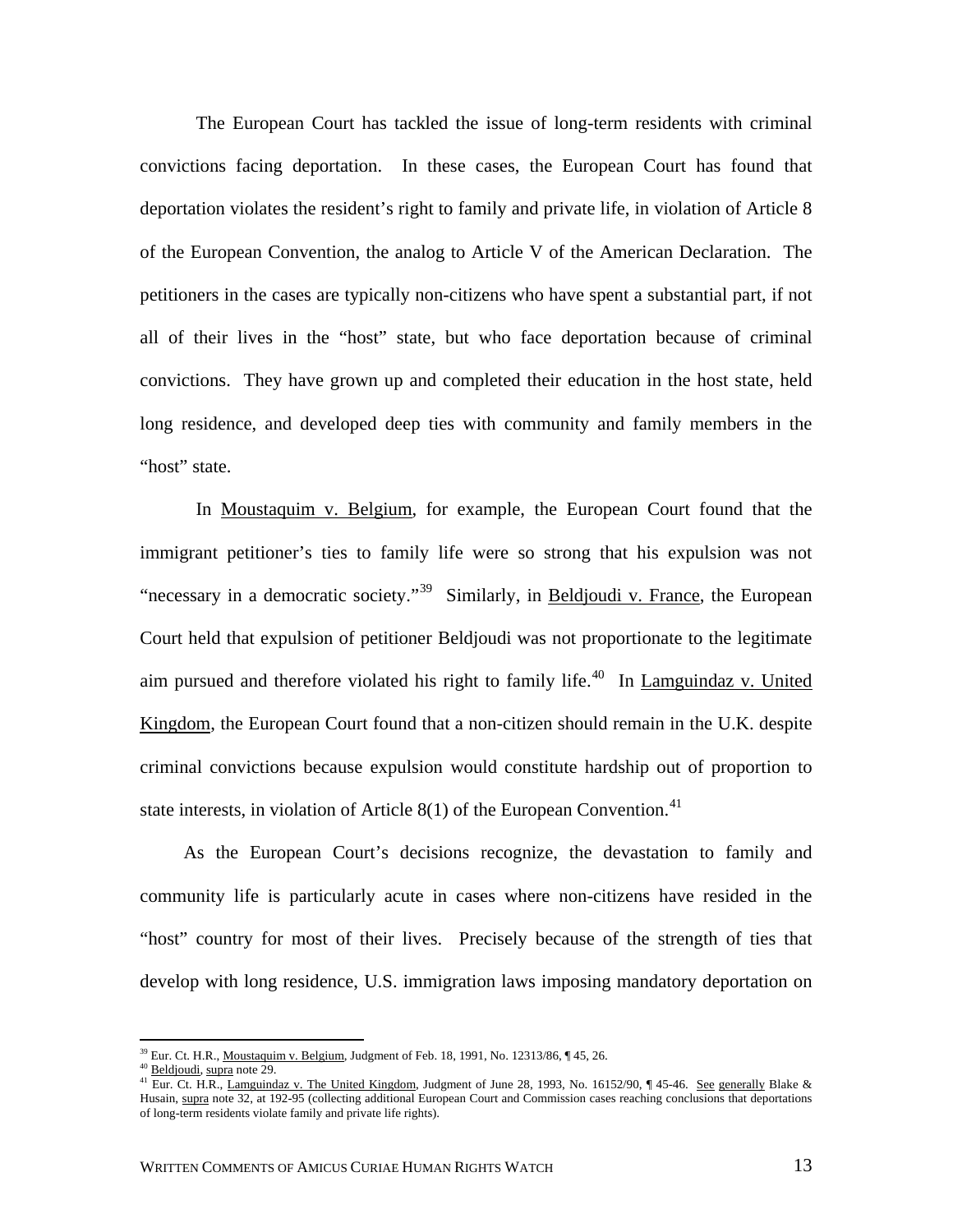long-time residents violate these residents' right to private and family life, and cannot be justified by reference to state interests in public order. This is so regardless of whether the resident faces deportation based on a criminal conviction. Indeed, the European Court has "taken far reaching decisions protecting the alien's right of residence against any interference by the state even in the face of serious criminal convictions."<sup>[42](#page-16-0)</sup>

 The Honorable Commission should find, consistent with these decisions, that mandatory deportation without a  $212(c)$ -like hearing for individuals who have spent almost their entire lives in the U.S. deprives non-citizens of their Article V right to protection of family and private life.

#### **B. Mandatory Deportation Harms the Human Rights of Children in Violation of the American Declaration.**

U.S. mandatory deportation laws harm the human rights of children of non-citizen parents, in violation of Article VII of the American Declaration, which provides: "[a]ll women, during pregnancy and the nursing period, and all children have the right to special protection, care and aid." Article 19 of the American Convention likewise stresses that children have the right to special protection from the State: "Every minor child has the right to the measures of protection required by his condition as a minor on the part of his family, society, and the state." Article 16 of the Additional Protocol to the American Convention on Human Rights adds that every child has the right to grow up under parental protection and may be separated from her mother only in exceptional circumstances.

Both the Commission and Inter-American Court have interpreted these provisions in conjunction with the United Nations Convention on the Rights of the Child ("CRC").

<span id="page-16-0"></span> $42$  Kees Groenendijk, Elspeth Guild & Halil Dogan, Security of Residence of Long-Term Migrants: A Comparative Study of Law and Practice in European Countries 10 (1998).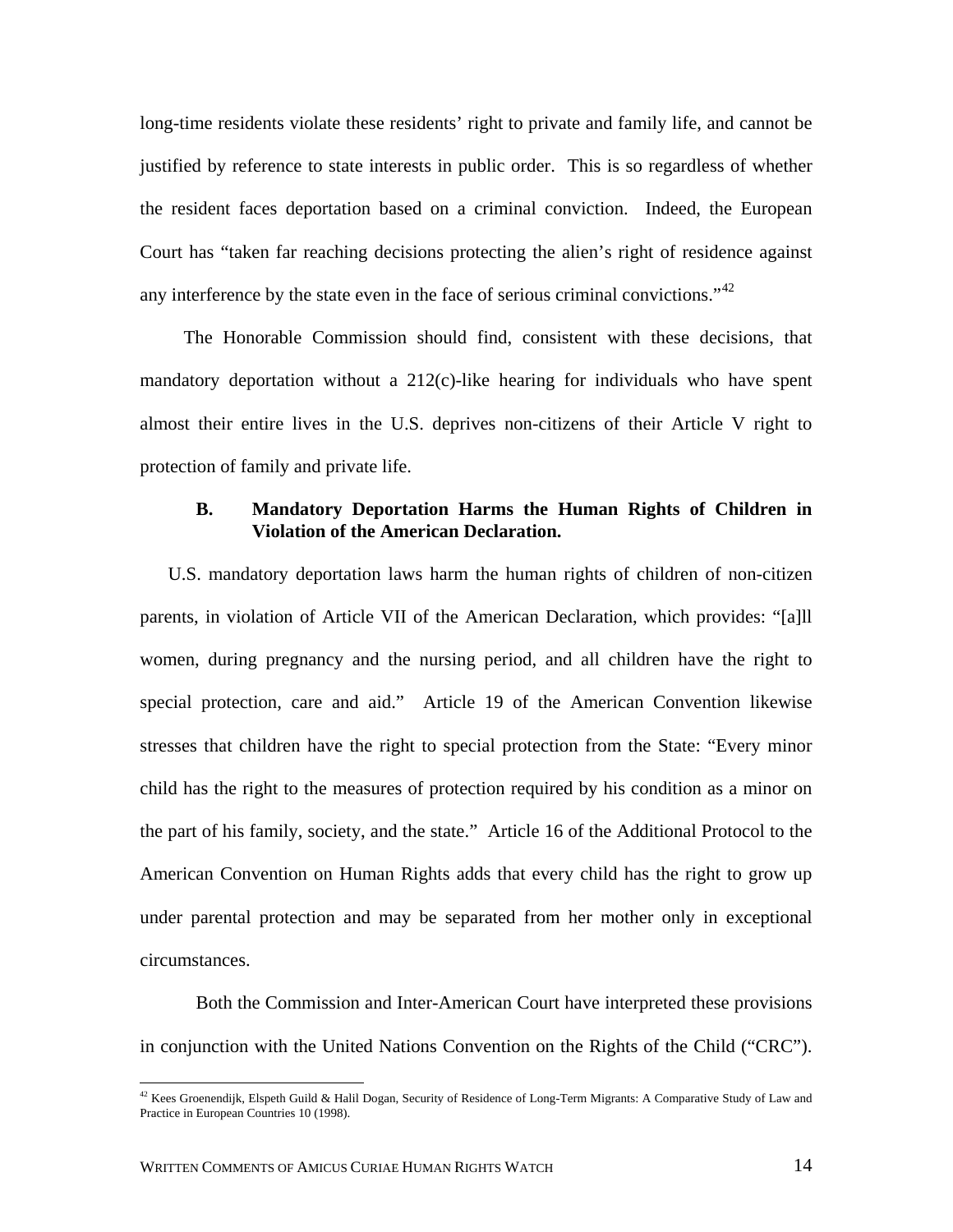In the Commission's Report on the Situation of Human Rights of Asylum Seekers within the Canadian Refugee Determination System (hereinafter "Canada Report"), the Commission relied on the CRC in interpreting Article VII of the American Declaration.<sup>43</sup> Similarly, the Inter-American Court has considered the CRC as a source of law in interpreting Article 19 of the American Convention.<sup>[44](#page-17-1)</sup> The Court has recognized that "[t]he child has the right to live with his or her family" and that "[a]ny decision pertaining to separation of a child from his or her family must be justified by the best interests of the child." $45$ 

U.S. mandatory deportation laws violate Articles 9, 3, and 12 of the CRC. Article 9(1) of the CRC protects the right to family unity, requiring States to ensure that a child is not "separated from his or her parents against their will" except when authorities "subject to judicial review" determine that separation of child and parent is "necessary for the best interests of the child."<sup>[46](#page-17-3)</sup> Article  $3(1)$  requires that in any and all actions concerning children, which would include deportation proceedings at which a child may lose all physical ties with her deported parent, "the best interests of the child shall be a primary consideration."<sup>[47](#page-17-4)</sup> Finally, Article 12(2) outlines a child's procedural right to participate in proceedings affecting her welfare: "the child shall in particular be provided the opportunity to be heard in any judicial and administrative proceedings affecting the child, either directly, or through a representative or an appropriate body, in a manner consistent with the procedural rules of national law."<sup>[48](#page-17-5)</sup>

<sup>&</sup>lt;sup>43</sup> Canada Report, supra note 7, ¶ 159-60.

<span id="page-17-1"></span><span id="page-17-0"></span><sup>44</sup> See Inter-Am. Ct. H.R., Villagran Morales et al. (the "Street Children" case), Judgment of Nov. 19, 1999, Series C No. 63, 1 188.<br><sup>45</sup> Inter-Am. Ct. H.R., <u>Juridicial Condition and Human Rights of the Child,</u> Advisory O

<span id="page-17-2"></span>No. 17, ¶ 71, 73.

<span id="page-17-3"></span><sup>&</sup>lt;sup>46</sup> Convention on the Rights of the Child, Dec. 12, 1989, 1577 U.N.T.S. 43, art. 9(1) [hereinafter "CRC"]. <sup>47</sup> CRC, art. 3(1).

<span id="page-17-5"></span><span id="page-17-4"></span><sup>48</sup> CRC, art. 12.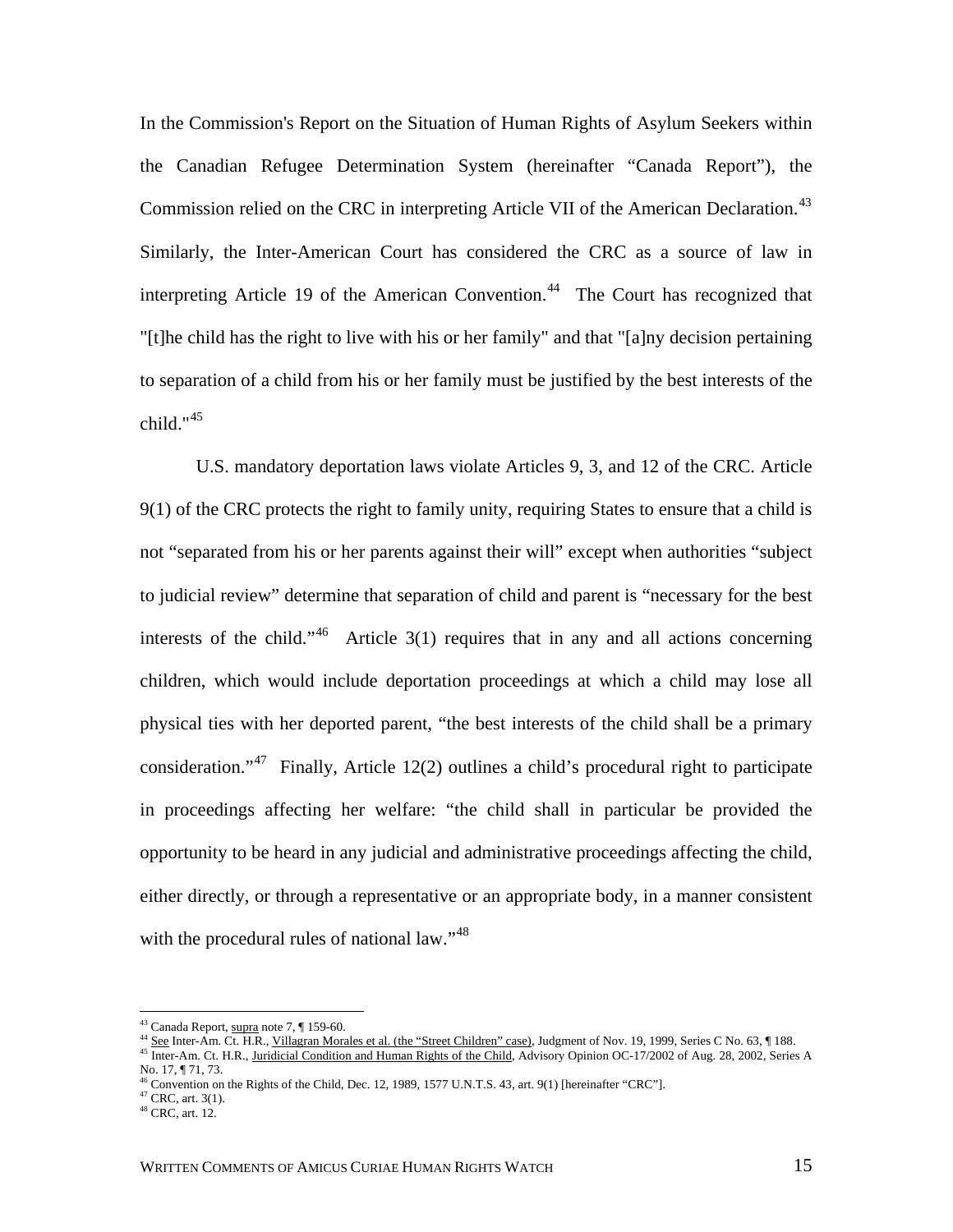# **1. Mandatory Deportation of a Parent Harms a Child's Right to Family Unity as Defined in Article 9 of the U.N. Convention on the Rights of the Child.**

Mandatory deportation without a hearing at which the U.S. may consider the impact of deportation on the family's ability to stay together directly violates a child's substantive right to family unity. Article 9(1) of the CRC requires States to ensure that a child is not "separated from his or her parents against their will" except when authorities "subject to judicial review" determine that separation of child and parent is "necessary for the best interests of the child."<sup>[49](#page-18-0)</sup> Mandatory deportation does exactly what Article 9(1) prohibits: the U.S. imposes deportation, resulting in potential separation of the child from her parent against her will, and the decision to separate the child from her parent is triggered by the conviction of the parent, not an individualized decision based on the best interests of the child. Furthermore, even if it was in the best interest of the child to separate from her non-citizen parent, mandatory deportation without a  $212(c)$ -like discretionary hearing forecloses a determination about the child's welfare.

Under the CRC, States should consider the impact of deportation on family unity with regard to the practical effect of separation on affected children. Even if a child could avoid separation by following the deported parent, the state party must consider the effect of the uprooting on the child prior to deporting the parent.<sup>[50](#page-18-1)</sup> Mandatory deportation necessarily fails to consider the private, individual interest of the child by denying a hearing at which the child's views and interests might be considered, in contravention of the clear directives of Article 9(1).

<span id="page-18-0"></span> $49$  CRC, art. 9(1).

<span id="page-18-1"></span><sup>&</sup>lt;sup>50</sup> See generally Jacqueline Bhabha, "More Than Their Share of Sorrows": International Migration Law and the Rights of Children, 22 St. Louis U. Pub. L. Rev. 253, 261 (2003) (deportation of immigrant parent relegates child to " 'constructive deportation' from his or her home on the one hand, or staying at home but enduring long-term separation from a parent on the other.").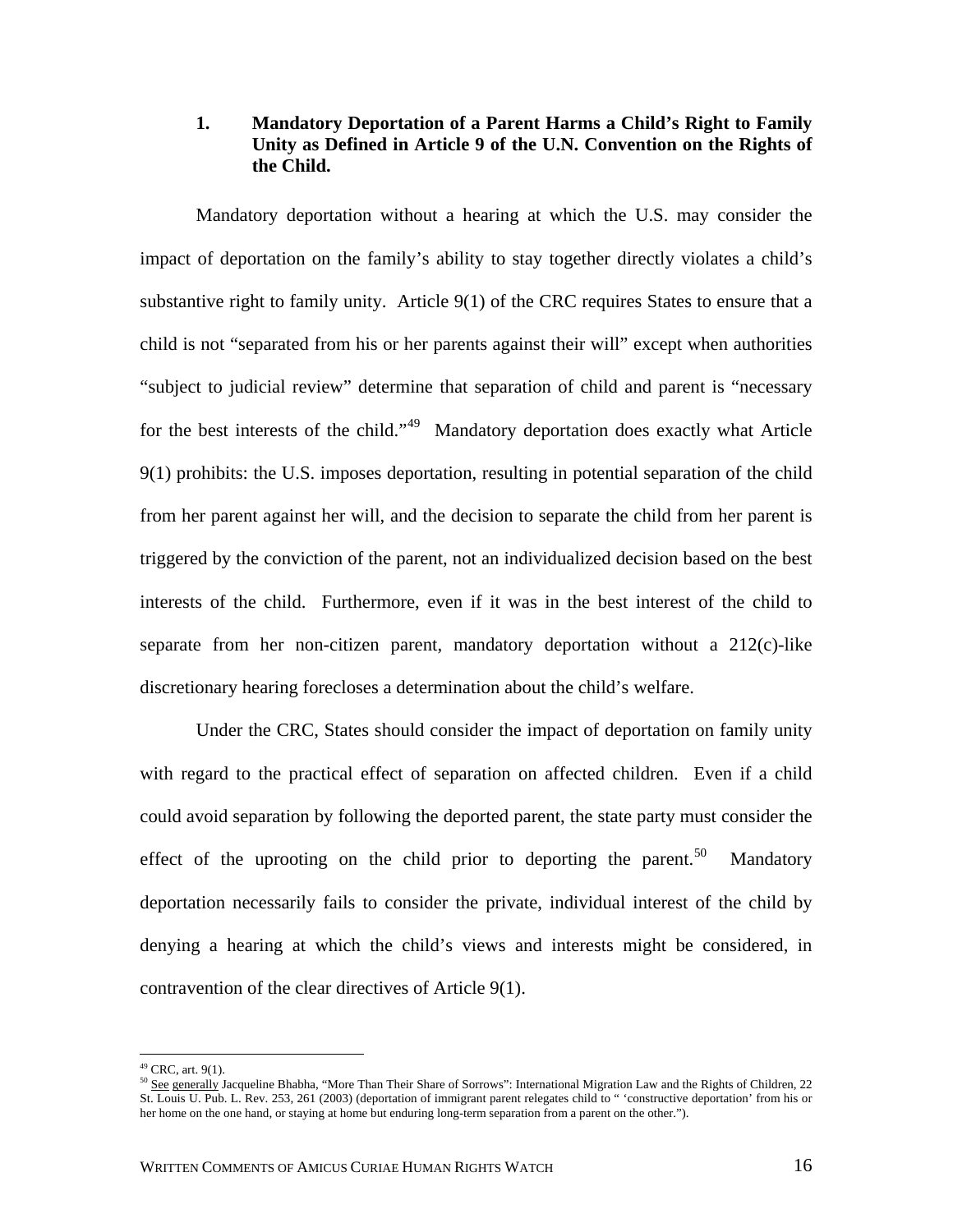The Honorable Commission should look to the CRC to find that U.S. immigration laws' failure to consider children's rights by foreclosing any kind of hearing regarding family separation violates Article VII of the Declaration.

# **2. Mandatory Deportation Without a Hearing Fails to Utilize the Best Interests of the Child Standard as Defined in Article 3(1) of the U.N. Convention on the Rights of the Child.**

The "best interests of the child" standard of Article 3(1) of the CRC should be central to any proceeding regarding children's rights in both U.S. and international law. Because U.S. laws impose mandatory deportation without consideration of the best interests of the children of non-citizens with aggravated felony convictions, the laws contravene Article 3(1) of the CRC.

Article 3 establishes that the best interests of the child standard should be "a primary consideration" in any action involving a child, "whether undertaken by public or private social welfare institutions, courts of law, administrative authorities or legislative bodies."<sup>[51](#page-19-0)</sup> The Inter-American Court has recognized the CRC's best interest of the child standard, observing that "all State, social, or household decisions that limit the exercise of any right must take into account the best interests of the child."<sup>[52](#page-19-1)</sup> The standard is "a ubiquitous feature of international treaties and the reasoning of international institutions" that regulate the rights of children.<sup>[53](#page-19-2)</sup> The Human Rights Committee and the European Court have relied on the "best interests" principle in their decisions.<sup>[54](#page-19-3)</sup> In the context of child removal hearings, for instance, the European Court has incorporated the best interests of the child standard.<sup>[55](#page-19-4)</sup> Further, the Canadian and Australian Supreme Courts

 $51$  CRC, art. 3.

<span id="page-19-2"></span><span id="page-19-1"></span>

<span id="page-19-0"></span><sup>&</sup>lt;sup>52</sup> Inter-Am. Ct. H.R., Juridicial Condition and Human Rights of the Child, supra note 45, at ¶ 65.<br><sup>53</sup> Sonja Starr & Lea Brilmayer, Family Separation as a Violation of International Law, 21 Berkeley J. Int'l L. 213, 22

<span id="page-19-4"></span><span id="page-19-3"></span>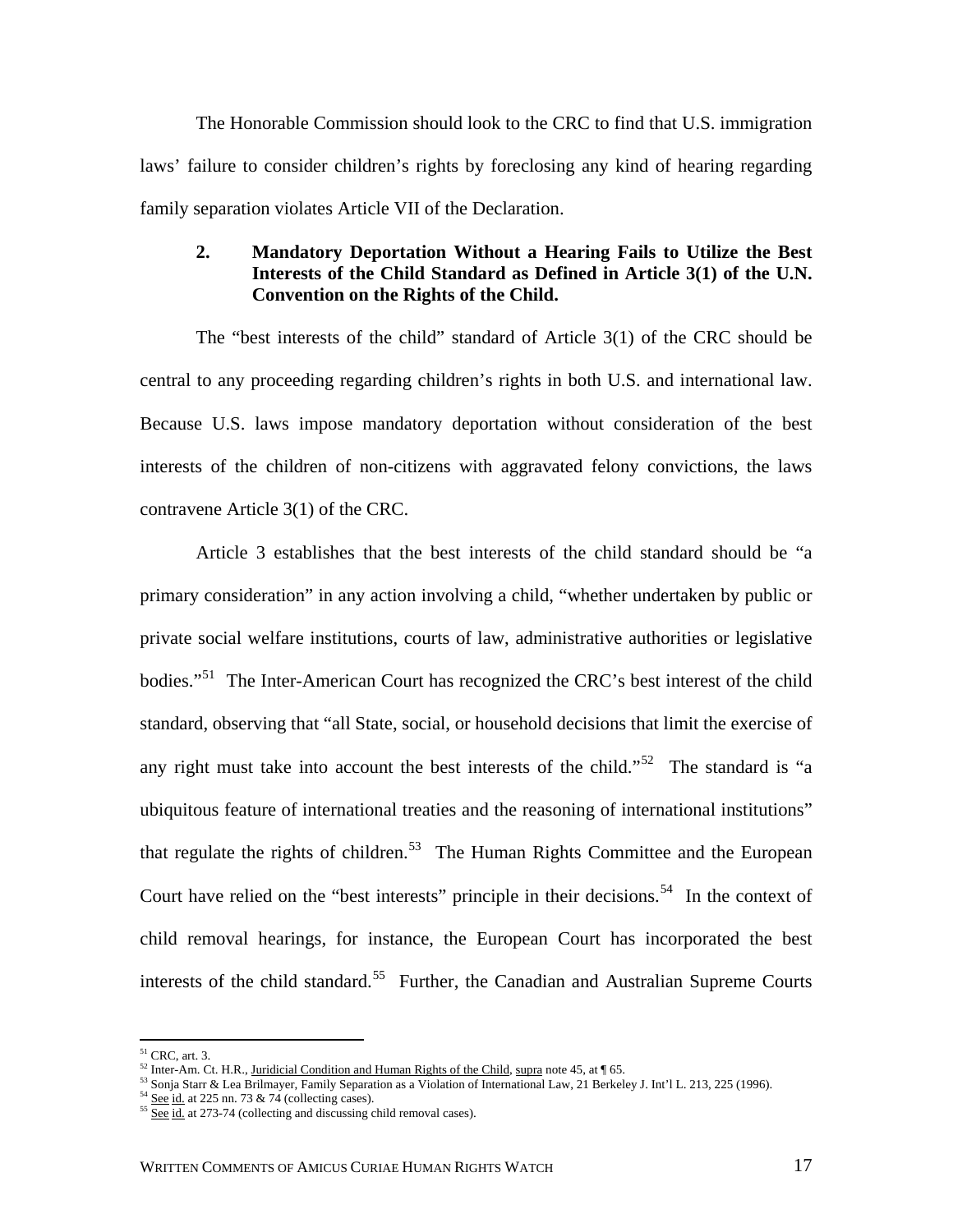have recognized the best interests of the child standard of the CRC in considering deportation cases.<sup>[56](#page-20-0)</sup>

Because U.S. law imposes mandatory deportation without a hearing at which the best interests of the child could be considered, the laws violate Article VII of the American Declaration. The deportation of a non-citizen parent implicates the well-being of his child, as the child effectively loses the physical, day-to-day contact with one of the most central relationships in her life. Indeed, the Commission has recognized the importance of considering the best interests of the child in the deportation context. In its Canada Report,<sup>[57](#page-20-1)</sup> the Commission stated that "the absence of any procedural opportunity for the best interests of the child to be considered in proceedings involving the removal of a parent or parents raised serious concerns."[58](#page-20-2) While the state has a right and duty to maintain public order through immigration control, "that right must be balanced against the harm that may result to the rights of individuals concerned in that particular case."<sup>[59](#page-20-3)</sup>

The story of a U.S. citizen teenager, Gerardo Anthony Mosquera, Jr. is illustrative. Mosquera was son of a 29-year-long legal permanent resident who was deported after a conviction for selling a \$10 bag of marijuana to an undercover police officer.<sup>[60](#page-20-4)</sup> Unable to be consoled after the loss of his father, Gerardo, a strong student interested in sports and taking care of his younger siblings, committed suicide by shooting himself in the head.<sup>[61](#page-20-5)</sup> The Honorable Commission should be wary of a mandatory deportation scheme that forecloses consideration of the best interests of

<span id="page-20-0"></span><sup>56</sup> See Baker v. Canada, [1999] 2 S.C.R. 817 (Can.); Minister for Immigration and Ethnic Affairs v. Teoh, [1995] 128 A.L.R. 353 (Austl.).<br><sup>57</sup> See Canada Report, supra note 43.

<span id="page-20-4"></span><span id="page-20-3"></span><span id="page-20-2"></span><span id="page-20-1"></span>

<sup>58</sup>  $\underline{\overline{\mathrm{Id}}}_{.}$  ¶ 159.<br><sup>59</sup>  $\underline{\mathrm{Id}}$ , ¶ 166.<br><sup>60</sup> Patrick J. McDonnell, Deportation Shatters Family, L.A. Times, Mar. 14, 1998.

<span id="page-20-5"></span>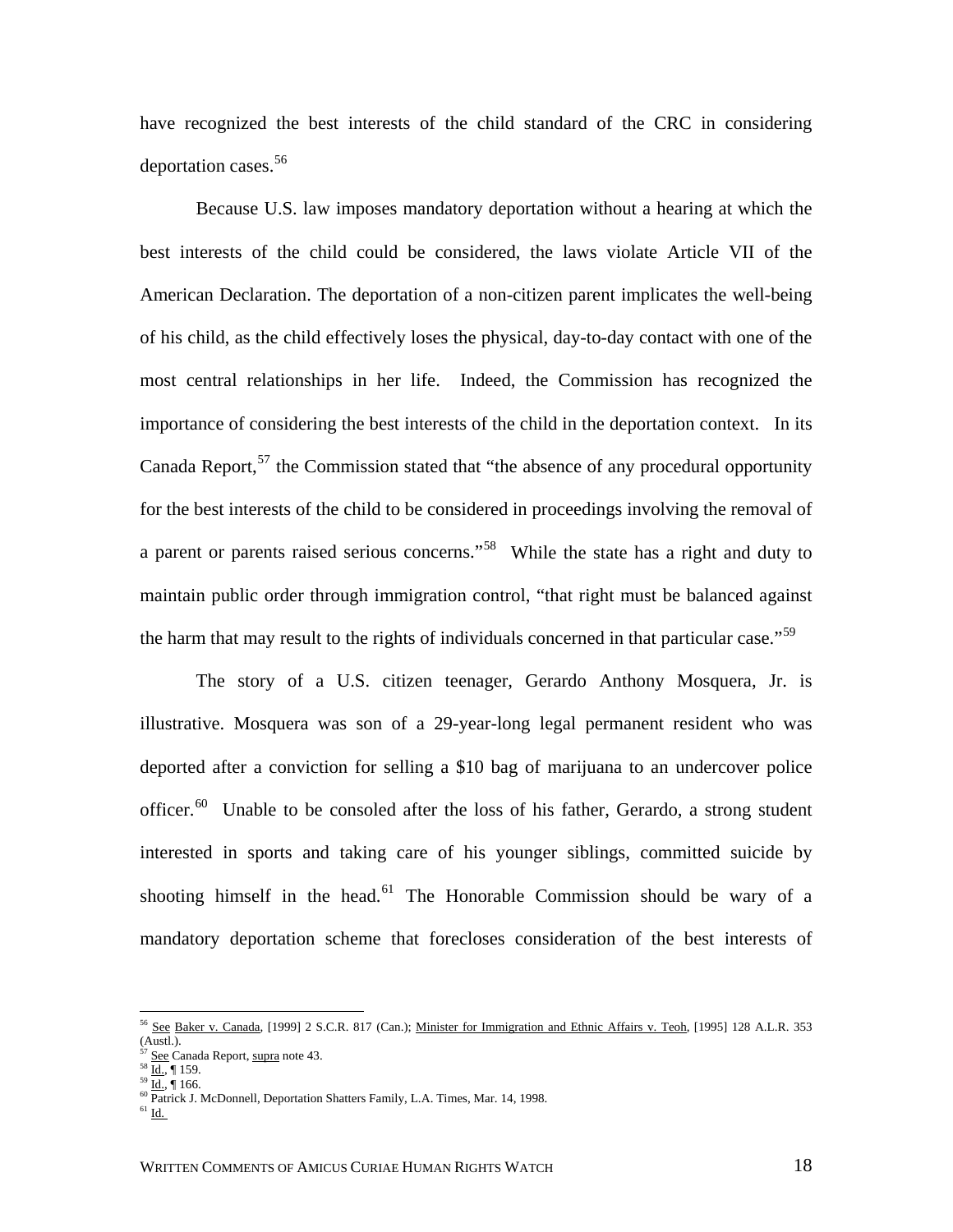children of non-citizen parents.

# **3. Mandatory Deportation of a Parent Harms a Child's Right to Participate in Proceedings that Affect His Welfare as Defined in Article 12 of the U.N. Convention on the Rights of the Child.**

Mandatory deportation violates Article 12 of the CRC, which protects the right of children to participate in proceedings that affect them. More specifically, mandatory deportation deprives children of an opportunity to participate in a hearing at which they might explain the impact of a parent's deportation on their welfare.

Article 12 requires that a child's views must be given "due weight" in a proceeding affecting the child,<sup>[62](#page-21-0)</sup> which would logically include a child's physical separation from a parent or parents through deportation. Furthermore, Article 12(2) explicitly requires that a child be provided an "opportunity to be heard in any judicial or administrative proceeding" that affects the child, which would include a deportation hearing at which his non-citizen parent may be deported.<sup>[63](#page-21-1)</sup> Mandatory deportation ignores each of these directives, as the failure to afford a hearing to non-citizens and their children eliminates both the opportunity for consideration of a child's views and the participation of the child in the proceedings.

 The case of eight-year-old Angelito Martinez is illustrative. Angelito faces separation from his father because of his father's old, relatively minor convictions.<sup>64</sup> Angelito's parents have been together for ten years.<sup>[65](#page-21-3)</sup> Angelito's father explains in an interview with HRW that he "was [Angelito's] soccer coach at school" and that he typically helped Angelito "with his homework."<sup>[66](#page-21-4)</sup> Despite the deep bond between

<span id="page-21-0"></span> $62$  CRC, art. 12.

<span id="page-21-1"></span> $63$  Id.

<sup>&</sup>lt;sup>64</sup> HRW Report, at text accompanying footnote 168.

<span id="page-21-4"></span><span id="page-21-3"></span><span id="page-21-2"></span> $\frac{65 \text{ Id}}{66 \text{ Id}}$ .<br><sup>66</sup> <u>Id</u> at text accompanying footnote 167.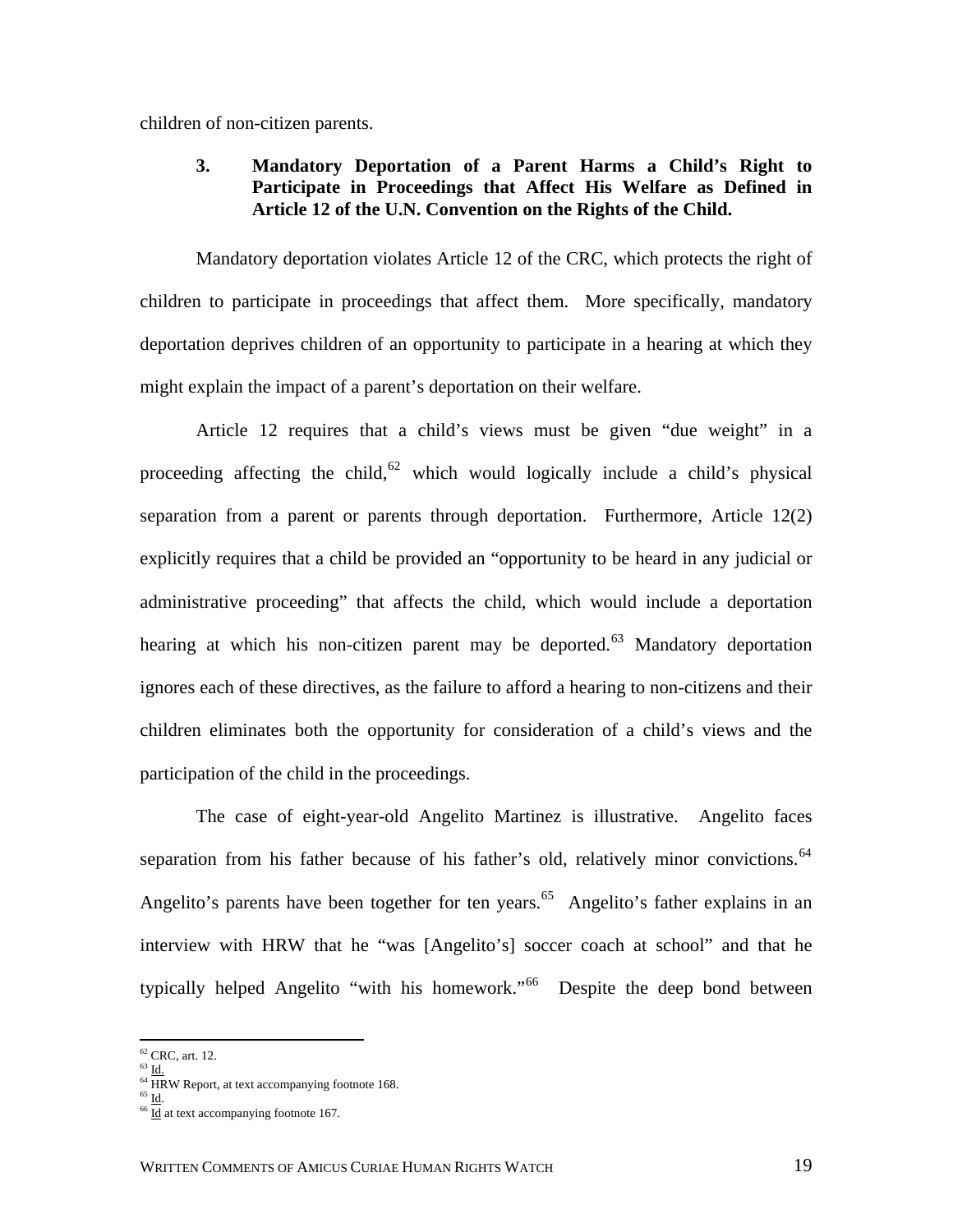Angelito and his father, Angelito faces separation from his father, without an opportunity to tell a decision-maker about the effect of that separation on his young life.

As this example illustrates, U.S. mandatory deportation laws contravene the CRC's explicit procedural guarantee of a child's right to participate in a proceeding affecting his welfare. Accordingly, the Honorable Commission should find that U.S. immigration laws imposing mandatory deportation violate Article VII of the American Declaration, interpreted with reference to Article 12 of the CRC.

# **C. U.S. Immigration Laws That Impose** *Refoulement* **on Refugees With Criminal Convictions Violate the American Declaration and the Refugee Convention.**

U.S. immigration laws imposing mandatory deportation violate Articles XVIII, XXVI, and XXVII of the American Declaration, as interpreted consistently with the 1951 Convention Relating to the Status of Refugees and the 1967 Protocol Relating to the Status of Refugees (hereinafter collectively referred to as "Refugee Convention").<sup>[67](#page-22-0)</sup> The U.S. provides two forms of relief for refugees fleeing persecution—withholding of removal, which provides bare protection against *refoulement*, and more robust asylum relief, which provides a pathway to permanent residence.<sup>[68](#page-22-1)</sup> Even the weaker form of relief—withholding of removal—is per se unavailable to non-citizens with aggravated felonies sentenced to an aggregate term of at least five years imprisonment and to those whom the Attorney General determines have been convicted of a particularly serious crime.<sup>[69](#page-22-2)</sup> U.S. law denies these refugees even a hearing as to their dangerousness and their refugee claims, instead denying relief on a categorical basis. U.S. laws therefore

<span id="page-22-0"></span><sup>&</sup>lt;sup>67</sup> Although Petitioners' cases do not involve claims for refugee protections, a discussion of U.S. immigration laws' effect on noncitizens with criminal convictions would be incomplete without exploration of the effect of the laws on non-citizen refugees.<br>  $^{68}$  See 8 U.S.C. § 1158 (asylum); 8 U.S.C. § 1231(b)(3) (withholding of removal).<br>  $^{69}$  8

<span id="page-22-1"></span>

<span id="page-22-2"></span>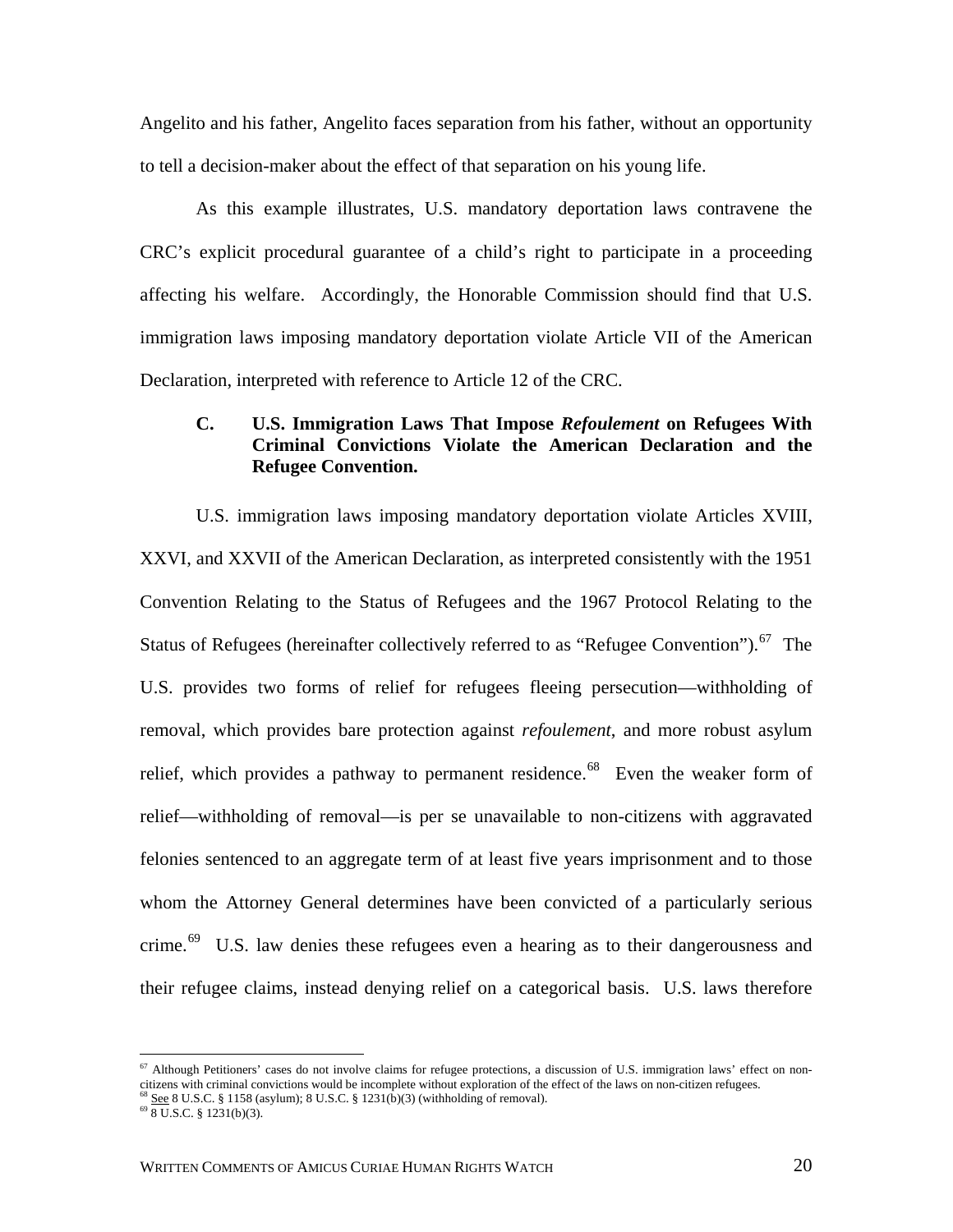contravene the due process and substantive protections of the American Declaration as interpreted alongside the Refugee Convention, which allow for exceptions to *nonrefoulement* in only a narrow set of cases and after individualized hearings.<sup>[70](#page-23-0)</sup>

# **1. The Per Se Denial of Withholding of Removal to "Aggravated Felons" With Aggregate Five Year Sentences Violates the American Declaration's Guarantees of Due Process and the Right to Seek Asylum.**

Non-citizen refugees convicted of aggravated felonies for which they were sentenced to prison for five years or more are statutorily barred from refugee protections under U.S. law. The U.S. denies these refugees the right to even present their case for withholding of removal—the weaker form of refugee relief—to immigration officials. This denial of withholding to non-citizens with five year sentences violates the due process guarantees of Articles XVIII and XXVI of the American Declaration.<sup>[71](#page-23-1)</sup> The per se denial of protection from return to persecution for refugees with certain criminal convictions also violates Article XXVII, guaranteeing the "right . . . to seek and receive asylum in foreign territory, in accordance with the laws of each country and with international agreements."

The Commission recently considered laws similar to the U.S. categorical bar in its Canada Report. The Commission reviewed Canada's laws restricting asylum in the cases of individuals with criminal convictions, and expressed concern that the restrictions ran afoul of the American Declaration's due process protections. The Canadian law at issue excluded an individual from asylum if the individual had "committed a crime punishable

<span id="page-23-0"></span><sup>&</sup>lt;sup>70</sup> The principle of *non-refoulement* is enshrined in Article 33 of the Refugee Convention. See generally Sir Elihu Lauterpacht & Daniel Bethlehem, The Scope and Content of the Principle of Non-Refoulement, UNHCR (Jun. 20, 2001), at 2-5 (collecting international agreements recognizing *non-refoulement* principle).

<span id="page-23-1"></span><sup>&</sup>lt;sup>71</sup> Cf. Inter-Am. C.H.R., Decision of the Commission as to the Merits of Case No. 10.675, OEA/Ser. L/V/II.95, doc. 7, Mar. 14, 1997, at ¶ 163 ("The Commission finds that the United States summarily interdicted and repatriated Haitian refugees to Haiti without making an adequate determination of their status, and without granting them a hearing to ascertain whether they qualified as 'refugees.'")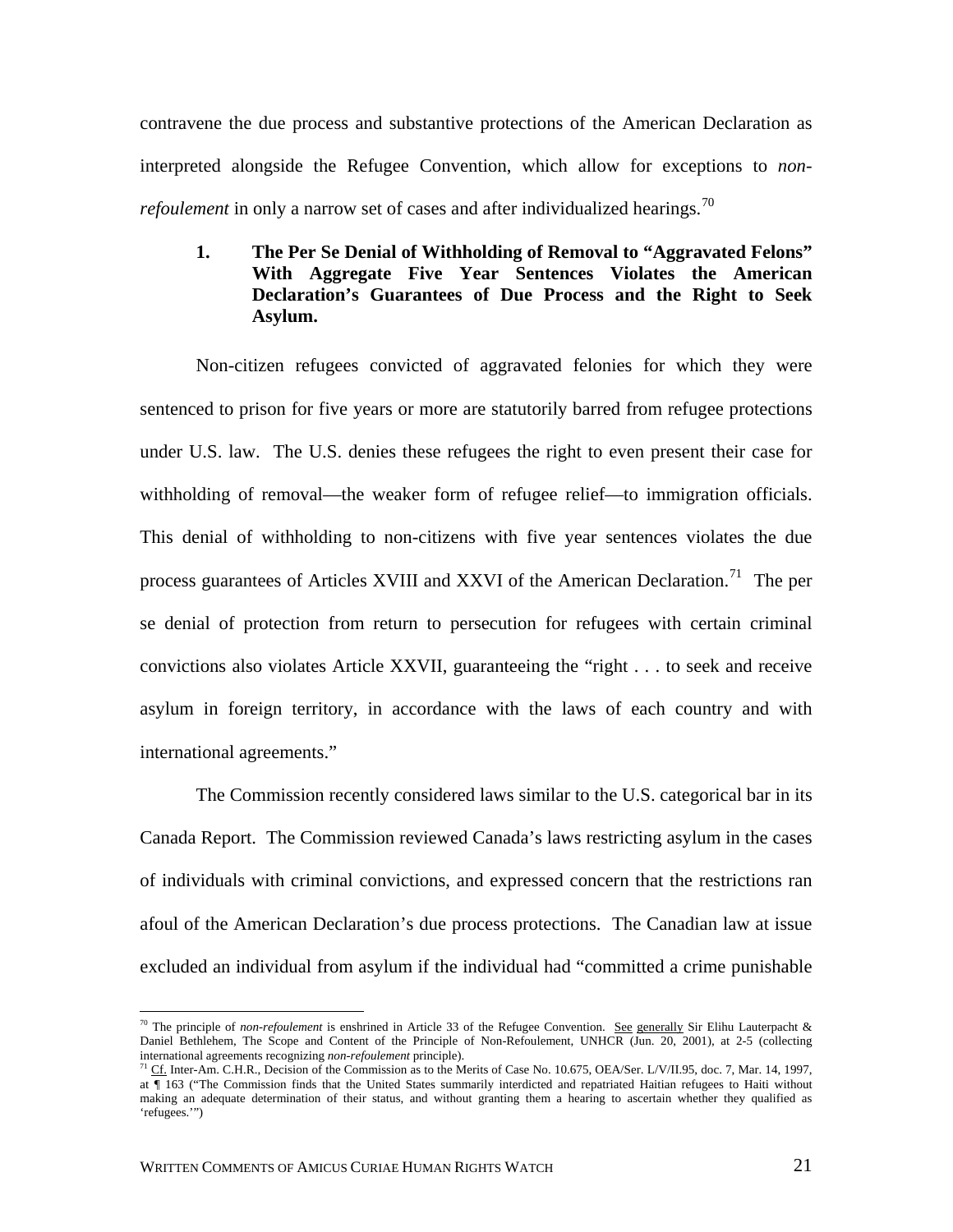by a maximum term of imprisonment of ten years or more and the Minister [of Citizenship and Immigration] is of the opinion that [he] constitute[s] a danger to the public."<sup>[72](#page-24-0)</sup> In the Canada Report, the Commission criticized the exclusionary law on the ground that it failed to provide asylum-seekers who fell within its provisions with an individualized hearing before an impartial adjudicator.<sup>73</sup> The Commission declared that "[d]eterminations in such cases are not administrative but substantive in nature, requiring appropriate procedural guarantees" and that "[t]he effective observance of the rights of asylum seekers and the obligation of non-return necessarily presuppose the existence of a procedure to effectively determine who is entitled to be accorded these protections."<sup>[74](#page-24-2)</sup>

Here, the Honorable Commission should be even more concerned about the rights of non-citizens with five year sentences who are refugees, as the U.S. restrictions cover a wider swath of non-citizens, and provide no discretion to administrative officers in evaluating their claims. Whereas Canada denies protection to refugees with *ten* years imprisonment and who are determined by the Department of Citizenship and Immigration to be dangerous, the U.S. categorically denies protection to persons who are convicted of a felony punishable by as little as *five* years of aggregate imprisonment.

Under the Commission's analysis in the Canada Report, the U.S.'s policy of categorically denying withholding of removal to all refugees convicted of aggravated felonies with five year sentences, without even the opportunity for an individualized hearing, violates the American Declaration's guarantees of the right to seek asylum (Article XXVII) and due process (Articles XVIII and XXVI).

<span id="page-24-0"></span> $72$  Canada Report, ¶ 57.

<span id="page-24-2"></span><span id="page-24-1"></span> $^{73}$  Id.,  $\parallel$  60-70; see also id.,  $\parallel$  61 ("Where the claimant demonstrates fear of persecution placing his or her life or personal integrity at risk, the crime would have to be "very grave" indeed to justify exclusion. Moreover, in evaluating the nature of the crime, all relevant factors, including mitigating and aggravating factors, are to be taken into account."). <sup>74</sup> <u>Id.,</u> ¶ 62.

WRITTEN COMMENTS OF AMICUS CURIAE HUMAN RIGHTS WATCH 22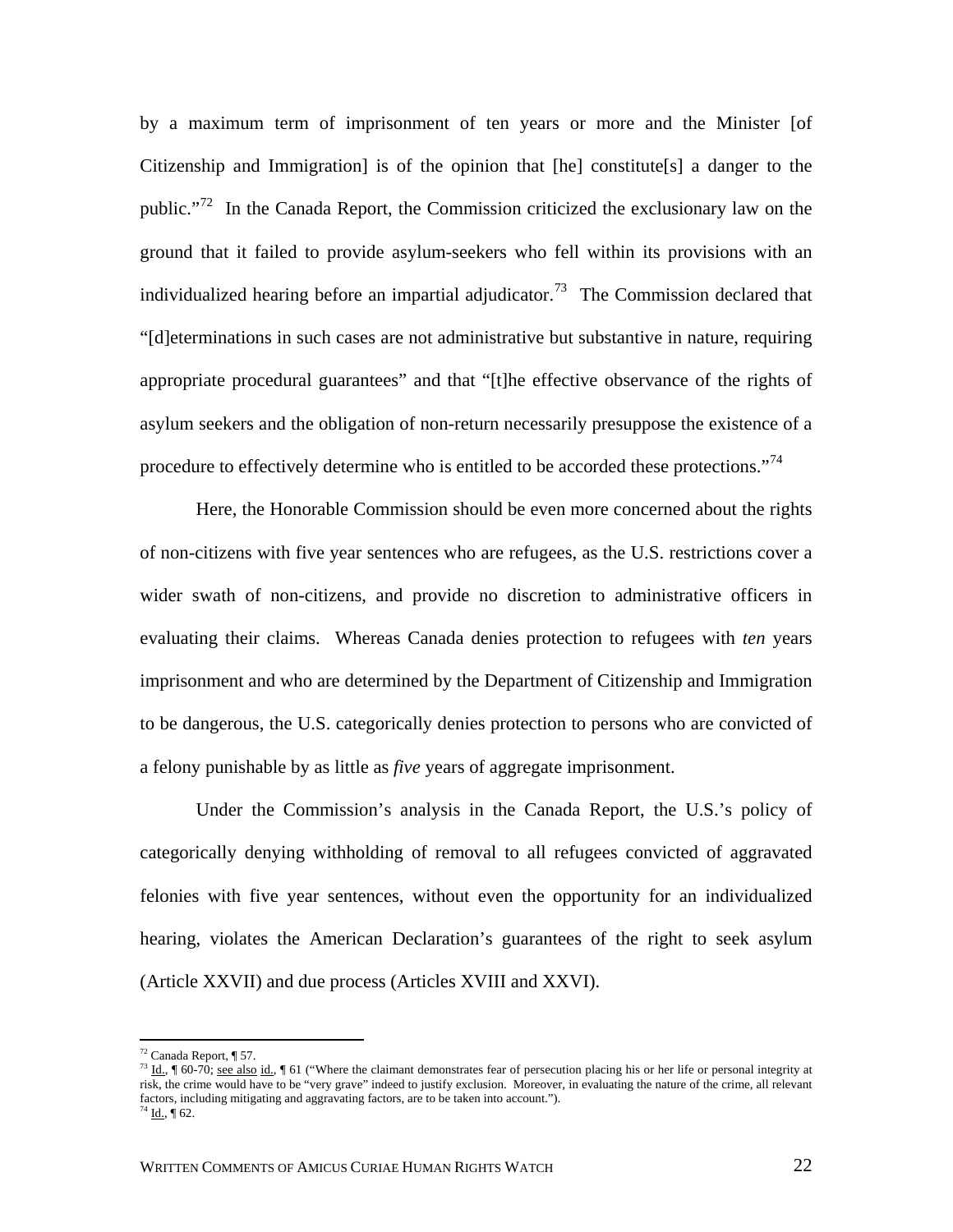### **2. The Per Se Denial of Withholding of Removal to Refugees Convicted of Certain "Aggravated Felonies" Violates the Guarantees of the Refugee Convention.**

The U.S. categorical bar on withholding of removal for non-citizens convicted of aggravated felonies with five year sentences also contravenes the Refugee Convention, which informs the Commission's interpretation of the American Declaration.<sup>[75](#page-25-0)</sup> Indeed, Article XXVII of the American Declaration specifically references international law, protecting the right to seek and receive asylum "in accordance . . . with international agreements."

The Refugee Convention only permits exceptions to *non-refoulement* in a small subset of exceptional cases. Article 33(2) of the Refugee Convention allows a narrow exception to *non-refoulement* in the case of a refugee who has been convicted of a "particularly serious crime" and constitutes a "danger to the community." *Refoulement* should be "contemplated pursuant to this provision only in the most exceptional of circumstances."<sup>[76](#page-25-1)</sup> "Particularly serious crimes should at least have to be a capital crime or a very grave punishable act,"<sup>[77](#page-25-2)</sup> such as "murder, rape, armed robbery, arson, etc."<sup>[78](#page-25-3)</sup>

 The U.S. bar to withholding relief extends far beyond particularly serious crimes, and encompasses minor crimes, such as tax evasion, document fraud, obstruction

<span id="page-25-0"></span> $75$  The Commission has in many instances consulted other treaties and conventions that protect human rights, including in the refugee context. See Canada Report, ¶ 38 (noting Commission's long-standing practice of invoking other human rights instruments when interpreting and applying the American Declaration and Convention); Inter-Am. C.H.R., Decision of the Commission as to the Merits, Case No. 10.675, supra note 71, ¶ 154-55 (interpreting Article XXVII of American Declaration and Article 22(7) of the American Convention in conformity with the Refugee Convention).<br><sup>76</sup> Lauterpacht & Bethlehem, supra note 70,  $\P$  186.

<span id="page-25-2"></span><span id="page-25-1"></span> $\frac{76}{100}$  See UNHCR, Handbook on Procedures and Criteria for Determining Refugee Status under the 1951 Convention and the 1967 Protocol relating to the Status of Refugees (Jan. 1992), ¶ 55 [hereinafter UNHCR Handbook]. Note that the requirement that the crime must be a "capital crime or a very grave punishable act" is a description of what constitutes a "'serious' non-political crime" for the purposes of Article 1F. The "particularly serious crime" exception in Article 33(2) is presumed to require that the individual refugee be even more dangerous in order to fall under this exception. See Lauterpacht & Bethlehem, supra note 70, ¶ 147 ("Article 33(2) indicates a higher threshold than Article 1F . . .").

<span id="page-25-3"></span><sup>&</sup>lt;sup>78</sup> Lauterpacht & Bethlehem, supra note 70,  $\P$  186.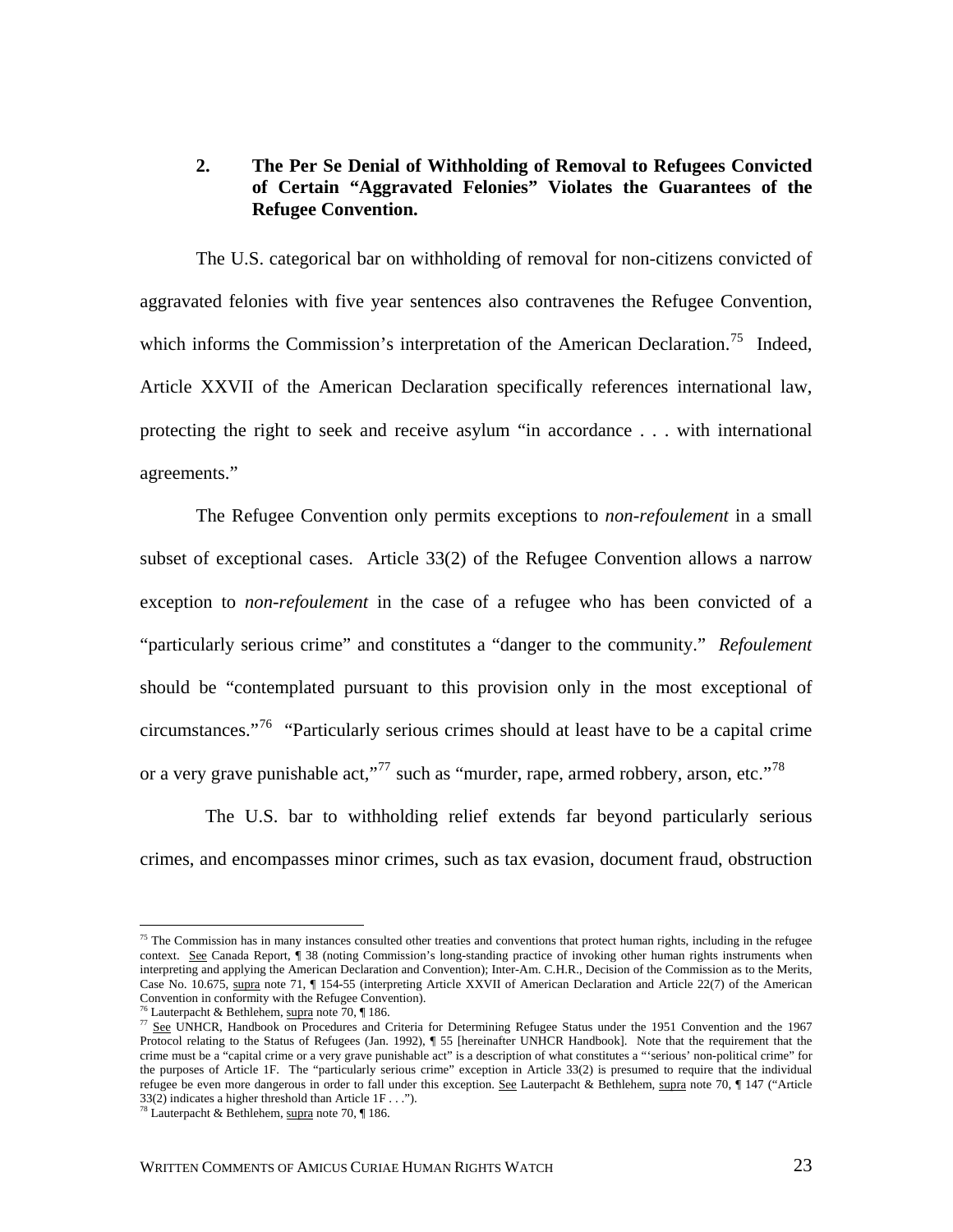of justice, gambling-related offenses, and transportation for the purpose of prostitution,  $79$ as long as the refugee was sentenced to incarceration for five years or more. Crimes such as tax evasion and document fraud, though serious, do not begin to reach the type of grave punishable acts that would qualify for exceptions to *non-refoulement*. Moreover, the U.S. actually expands this criminal bar even further by giving the U.S. Attorney General the discretion to declare even less serious aggravated felonies, with sentences of *less than* five years, per se "particularly serious," and order non-citizens deported without the ability to apply for refugee protection.  $80$ 

By creating exceptions to refugee protection that span far wider than the "particularly serious crime" exception provided in the Refugee Convention, the U.S. contravenes the *non-refoulement* principle of that Convention.

# **3. The American Declaration and the Refugee Convention Require Individualized Hearings in Order to Determine Whether a Refugee Falls Within an Exception to** *Non-Refoulement***.**

 Even if the U.S. prohibition on withholding relief satisfies the Refugee Convention's "particularly serious" crime standard, the prohibition still violates the American Declaration's guarantee of asylum and due process because U.S. laws fail to provide individualized hearings. Consistently with the requirements of the American Declaration, Article 32(2) of the Refugee Convention compels all states to provide due process to refugees and allow refugees "to submit evidence to clear [themselves], and to appeal to and be represented for the purpose before competent authority or a person or persons specially designated by the competent authority.<sup>[81](#page-26-2)</sup> Even as to individuals

<span id="page-26-2"></span>

<span id="page-26-1"></span><span id="page-26-0"></span><sup>&</sup>lt;sup>79</sup> See 8 U.S.C. 1101(a)(43) (2006); <u>see also</u> HRW Report, at text accompanying footnote 42.<br><sup>80</sup> <u>See</u> 8 U.S.C. 1231(b)(3)(B).<br><sup>81</sup> <u>See also</u> UNHCR Handbook, supra note 77, at ¶ 154-58; UNHCR, UNHCR Comments Relating Review (2002), ¶ 3 *available at* [http://www.unhcr.org.uk/legal/positions/UNHCR%20Comments/comments\\_2002\\_clause20.htm](http://www.unhcr.org.uk/legal/positions/UNHCR%20Comments/comments_2002_clause20.htm)  ("The applicability of Article 33(2) has to be judged on a case-by-case basis . . . A criminal conviction for a crime regarded as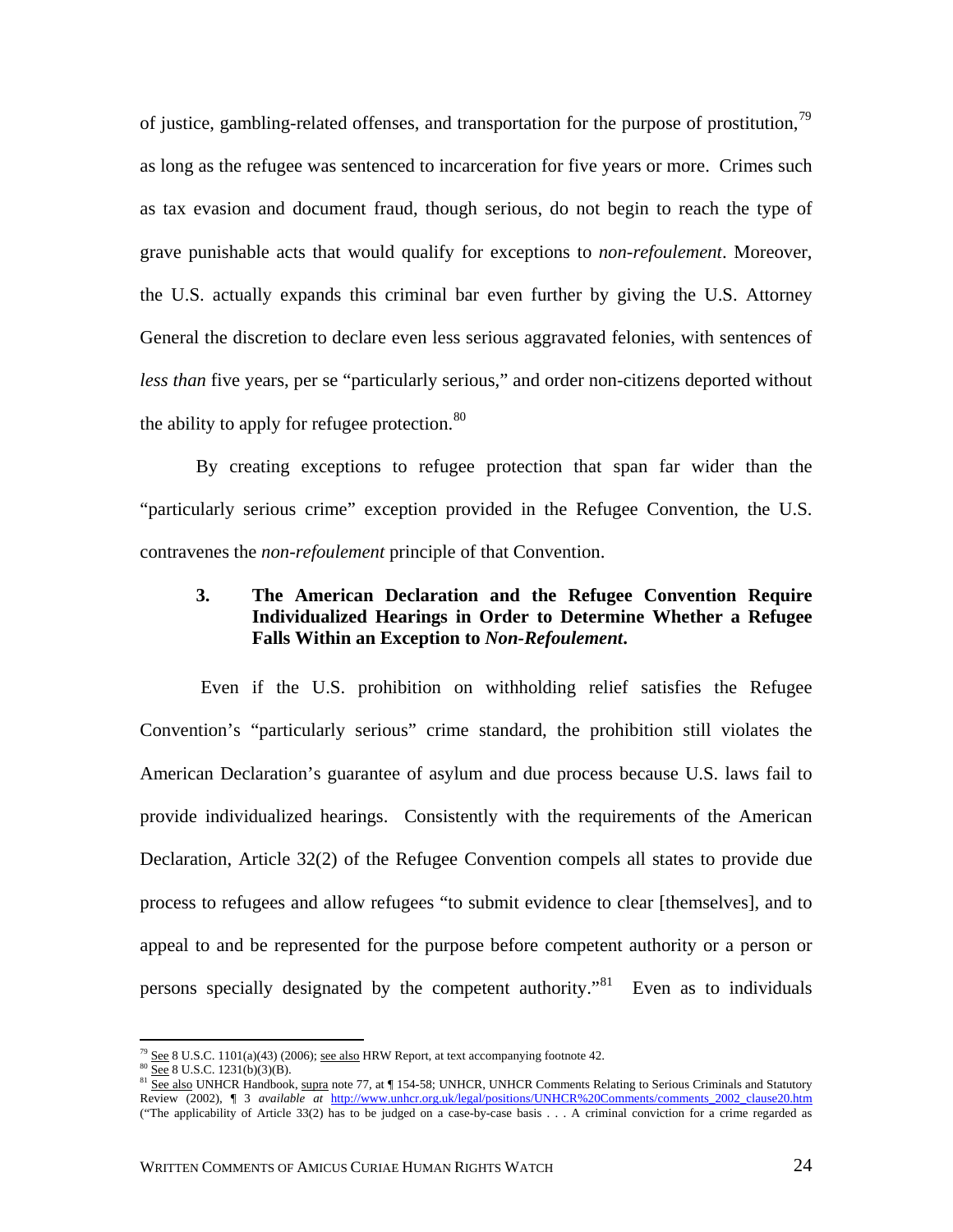convicted of particularly serious crimes, this due process provision requires consideration of all mitigating circumstances surrounding the commission of the crime.<sup>[82](#page-27-0)</sup>

The UNHCR, in addressing similar criminal bars to refugee protections enacted by the United Kingdom, has declared that it is not sufficient simply to declare certain criminal convictions particularly serious. Rather, "[a] judgment on the potential danger to the community necessarily requires an examination of the circumstances of the refugee as well as the particulars of the specific offence."<sup>[83](#page-27-1)</sup> Thus, under the Refugee Convention, even individuals convicted of serious crimes should be guaranteed an opportunity to show that they do not in fact pose a danger to the community.<sup>[84](#page-27-2)</sup> Indeed, the danger to the community exception "hinges on an appreciation of a *future* threat from the person concerned rather than on the commission of some act in the past.<sup>[85](#page-27-3)</sup> Past criminality is not per se evidence of *future* danger. Accordingly, the Refugee Convention requires three major considerations in determining whether a refugee falls under its Article 33(2) exception: (1) consideration of the severity of the crime, (2) consideration of the individual mitigating circumstances of the refugee, and (3) consideration of whether the refugee actually poses a *future* danger to the community. U.S. immigration laws do not provide refugees with five-year sentences with consideration of these factors, or any

 <sup>&#</sup>x27;particularly serious' does not per se suffice . . . [a] further judgment has to be made that the particular refugee . . . poses a present or future threat.").

<span id="page-27-0"></span> $82$  See UNHCR Handbook, supra note 77,  $\parallel$  157 ("In evaluating the nature of the crime presumed to have been committed, all the relevant factors—including any mitigating circumstances—must be taken into account."); James C. Hathaway, The Rights of Refugees Under International Law 350 (2005) ("[E]ven when the refugee has committed a serious crime, *refoulement* is only warranted when account has been taken of all mitigating and other circumstances surrounding commission of the offence.") (citing Betkoshabeh v. Minister for Immigration and Multicultural Affairs (1998) 157 ALR 95 (Aus. FC, July 29, 1998) at 102, rev'd on grounds of mootness at (1999) 55 ALD 609 (Aus. FFC, July 20, 1999)); <u>see also id.</u> at 351 ("particularized *refoulement* cannot be based on the refugee's criminal record *per se* – as seems increasingly to be the practice

<span id="page-27-1"></span><sup>83</sup> UNHCR, UNHCR Comments Relating to Serious Criminals and Statutory Review, supra note 81, 14; see also UNHCR Handbook, supra note 77,  $\parallel$  156 ("it is . . . necessary to strike a balance between the nature of the offence presumed to have been committed by the applicant and the degree of persecution feared"); Guy Goodwin-Gill & Jane McAdam, The Refugee in International Law 241 (3d ed.  $2007$ ) ("From a due process perspective, whether a refugee is a danger to the community . . . is a matter to be determined on the basis of the evidenced relating to that individual, considered against an understandin

<span id="page-27-3"></span><span id="page-27-2"></span><sup>&</sup>lt;sup>84</sup> See Hathaway, supra note 82, at 351.<br><sup>85</sup> Lauterpacht & Bethlehem, supra note 70, ¶ 147; <u>see also id.</u>, ¶ 164 ("While past conduct may be relevant to an assessment of whether there are reasonable grounds for regarding the refugee to be a danger to the country in the future, the material consideration is whether there is a prospective danger to the security of the country.").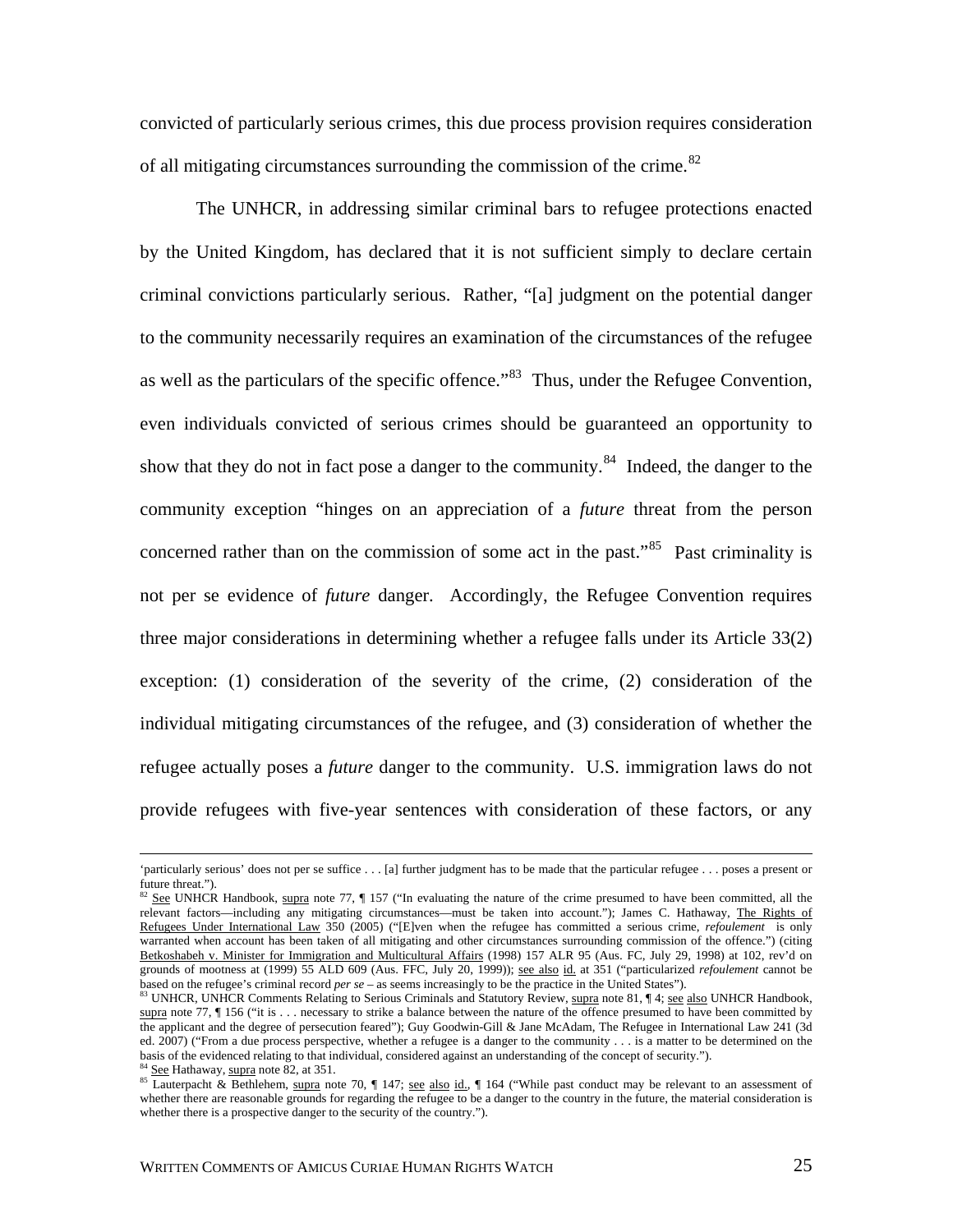other individualized determination of their refugee claim, and thus run afoul of the Refugee Convention.

Even non-citizens eligible for withholding of removal—because their sentences are less than five years—are not eligible for the full range of asylum protections. U.S. laws do not permit refugees granted withholding of removal to petition for family members or naturalize, and thus violate Article VI of the American Declaration, which protects the right to family formation and unity.<sup>[86](#page-28-0)</sup> Further, the standard for obtaining withholding of removal is much higher than that for asylum, and does not correspond to the standard contemplated by the Refugee Convention. The UNHCR has clarified that, "[a]sylum seekers are not required to prove their fear 'beyond a reasonable doubt', or that it would be 'more probable than not' that the feared harm will materialize."<sup>[87](#page-28-1)</sup> In contrast, applicants for withholding must show that there is a "clear probability" of persecution, a heightened standard requiring that "it is more likely than not" that the applicant would be subject to persecution if deported.<sup>[88](#page-28-2)</sup> The higher standard of proof for withholding means that bona fide refugees convicted of aggravated felonies drawing sentences of less than five years face *refoulement* if they cannot meet the heightened standard for withholding of removal.

A real-life example illustrates the harshness of U.S. laws' categorical denial of withholding and asylum protections to non-citizens convicted of aggravated felonies with

<span id="page-28-0"></span><sup>&</sup>lt;sup>86</sup> The UNHCR has suggested "it is hoped that countries of asylum will apply liberal criteria in identifying those family members who can be admitted with a view to promoting a comprehensive reunification of the family." UNHCR, Executive Committee Conclusions<br>on Family Reunification, Doc. No. 24 (Oct. 21, 1981), *available at* http://www.unhcr.org/cgion Family Reunification, Doc. No. 24 (Oct. 21, 1981), *available at* [http://www.unhcr.org/cgi](http://www.unhcr.org/cgi-bin/texis/vtx/print?tbl=EXCOMid=3ae68c43a4)[bin/texis/vtx/print?tbl=EXCOMid=3ae68c43a4.](http://www.unhcr.org/cgi-bin/texis/vtx/print?tbl=EXCOMid=3ae68c43a4) Contrary to Article 34 of the Refugee Convention, which specifies that host countries "shall as far as possible facilitate the assimilation and naturalization of refugees," U.S. laws do not provide a pathway for refugees granted withholding to naturalize.

<span id="page-28-1"></span><sup>87</sup> UNHCR, Refugee Status Determination 2.2.2.2 (2005), *available at* [www.unhcr.org/publ/PUBL/43144dc52.pdf](http://www.unhcr.org/publ/PUBL/43144dc52.pdf). The burden of showing a "well-founded fear" is satisfied if there is a "reasonable possibility that the applicant would face some form of harm if returned to the country of origin . . ." Id.

<span id="page-28-2"></span><sup>88</sup> INS v. Stevic, 467 U.S. 407, 424 (1984).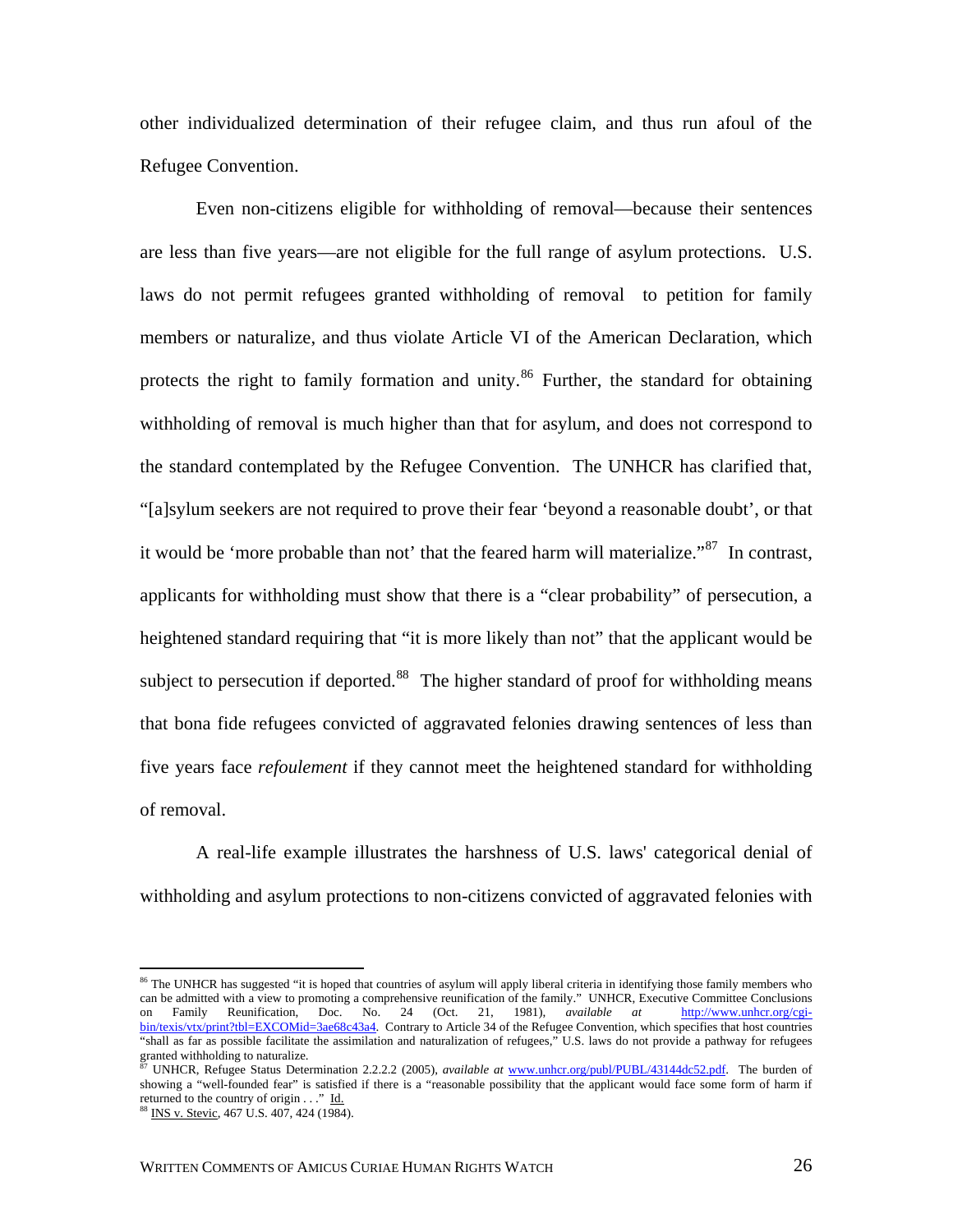sentences of five years or more. Mark McAllister, originally from Northern Ireland, was barred from withholding and asylum because of a conviction for three counts of possession with intent to distribute the drug known as ecstasy. McAllister feared persecution because of his family's political opinion in Ireland. Both of his parents were harassed and arrested by the Royal Ulster Constabulary because of their activities with the Irish National Liberation Army. The family's house was repeatedly shot at while the family was at home. Despite McAllister's legitimate and well-founded fear of persecution, the U.S. immigration authorities categorically denied him withholding of removal based on a determination that his conviction was an aggravated felony and a particularly serious crime.<sup>[89](#page-29-0)</sup>

As this example illustrates, by categorically denying withholding of removal to non-citizens with five-year sentences for aggravated felonies, U.S. immigration laws fail to protect refugees from *refoulement*. This failure constitutes a violation of the American Declaration, as considered alongside the Refugee Convention.

<span id="page-29-0"></span><sup>&</sup>lt;sup>89</sup> See HRW Report, at text accompanying footnote 223. See also McAllister v. Ashcroft, 2004 U.S. Dist LEXIS 29598 (D. N.J. July  $21, 2004$ ).